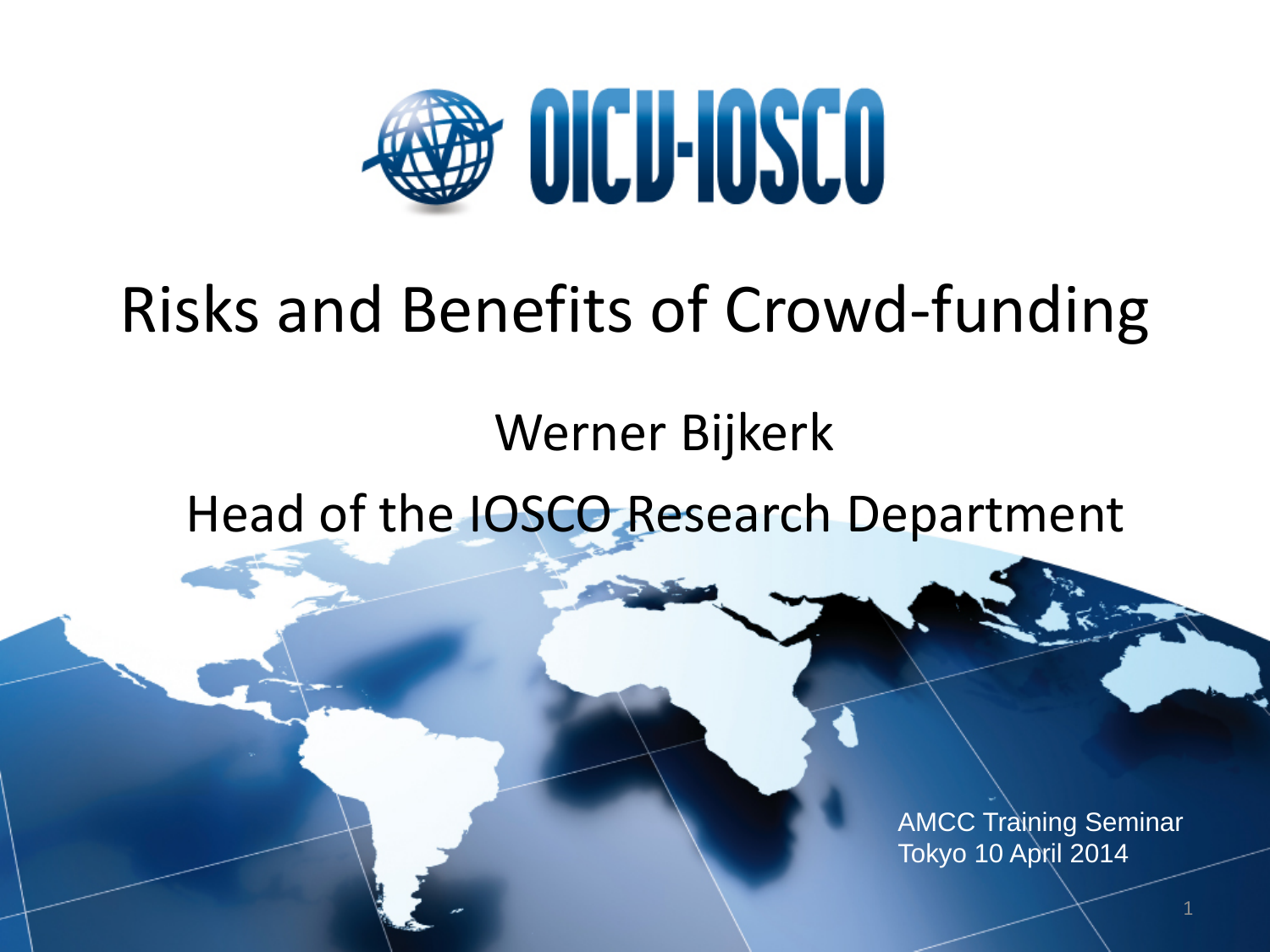

**NTF** R  $0 R G$  $\overline{z}$ O n F. c O

## Disclaimer

The views and opinions presented in this presentation are of the presenter only and do not necessarily reflect the views and opinions of IOSCO or its individual members.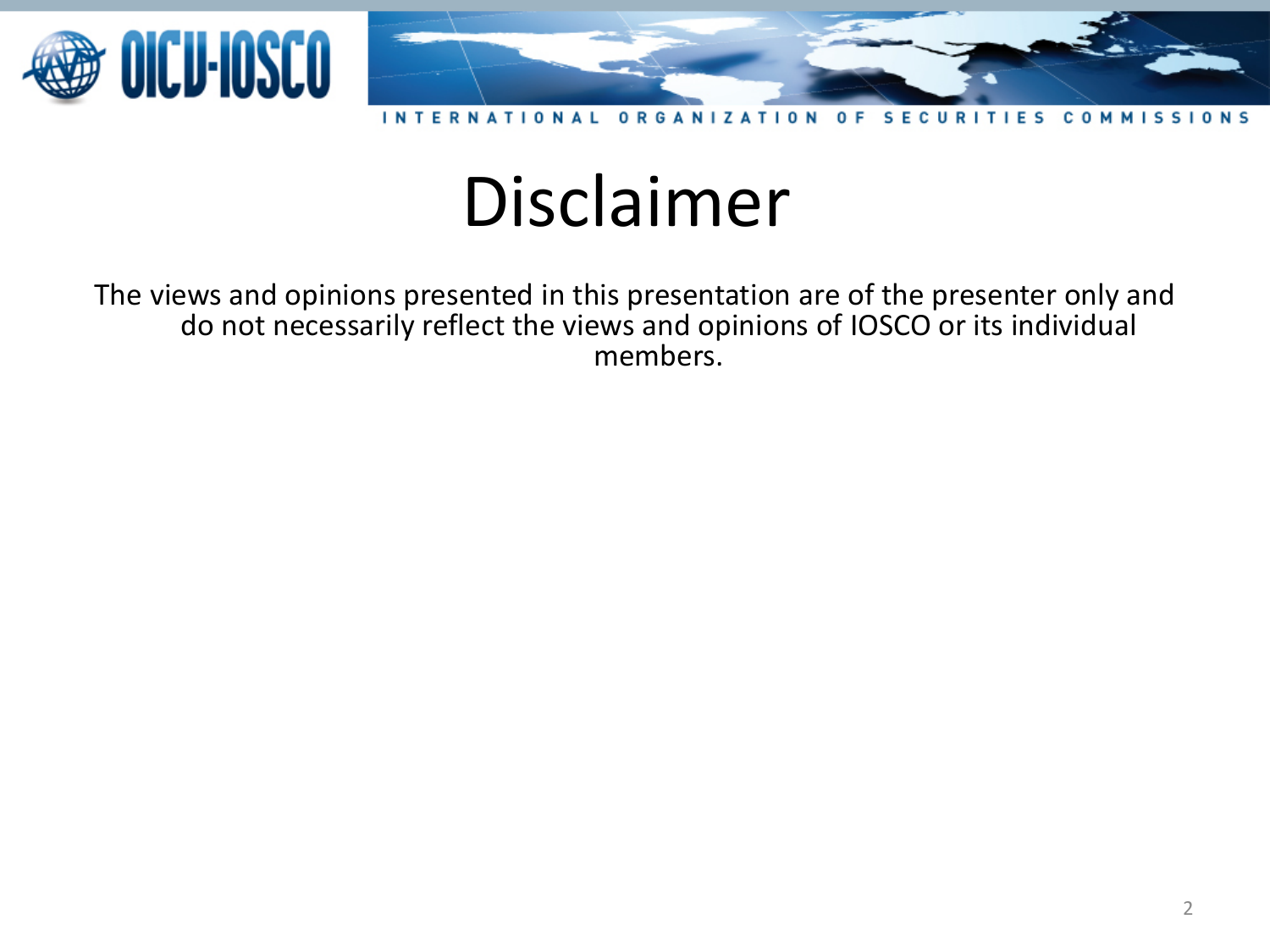

- 1. Introduction
- 2. Nature of FR crowd-funding
- 3. Regulatory regimes
- 4. Role in market based finance
- 5. Systemic risk issues
- 6. Investor protection issues
- 7. Conclusions and next steps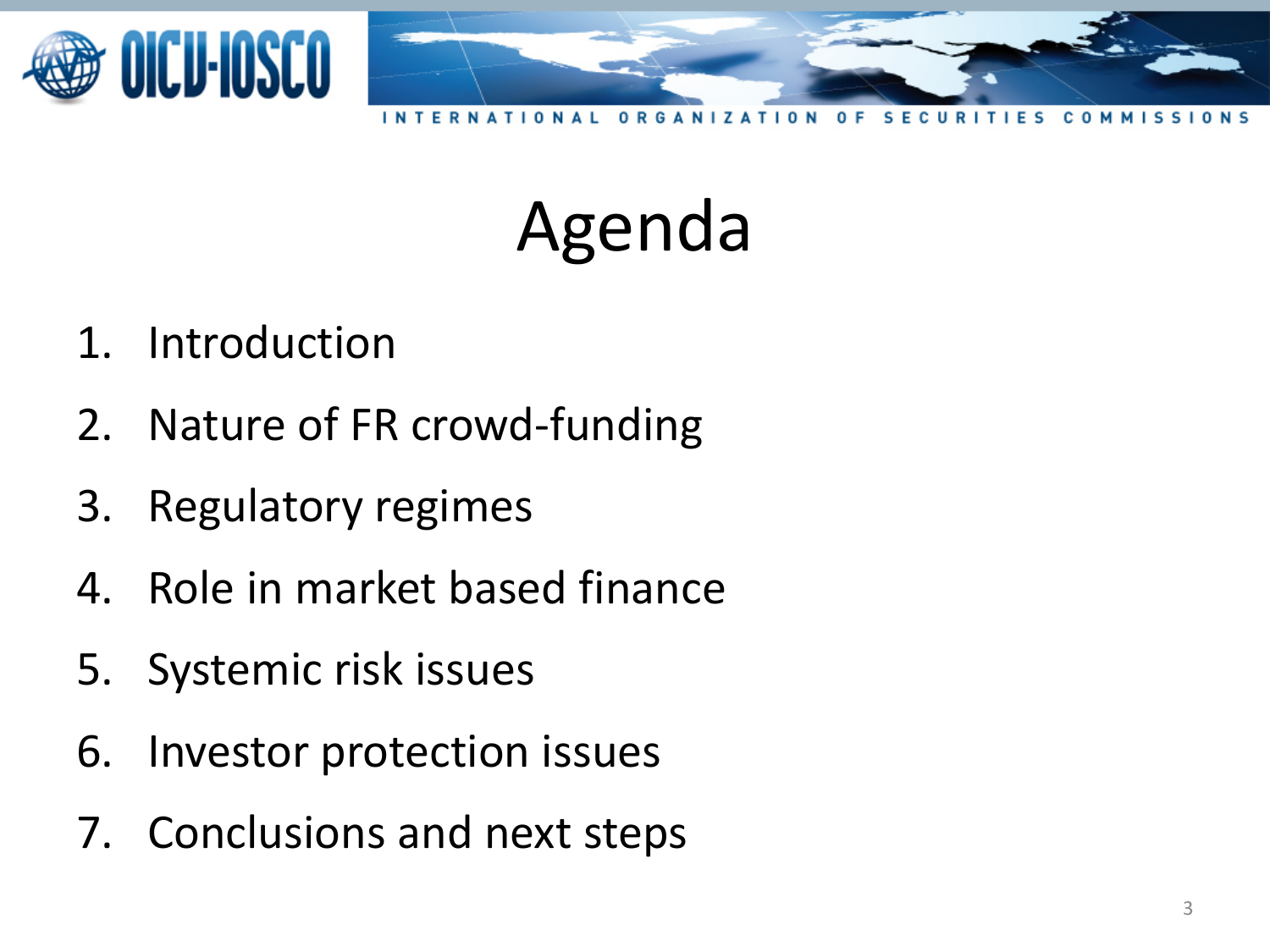

#### 1. Introduction

- 2. Nature of FR crowd-funding
- 3. Regulatory regimes
- 4. Role in market based finance
- 5. Systemic risk issues
- 6. Investor protection issues
- 7. Conclusions and next steps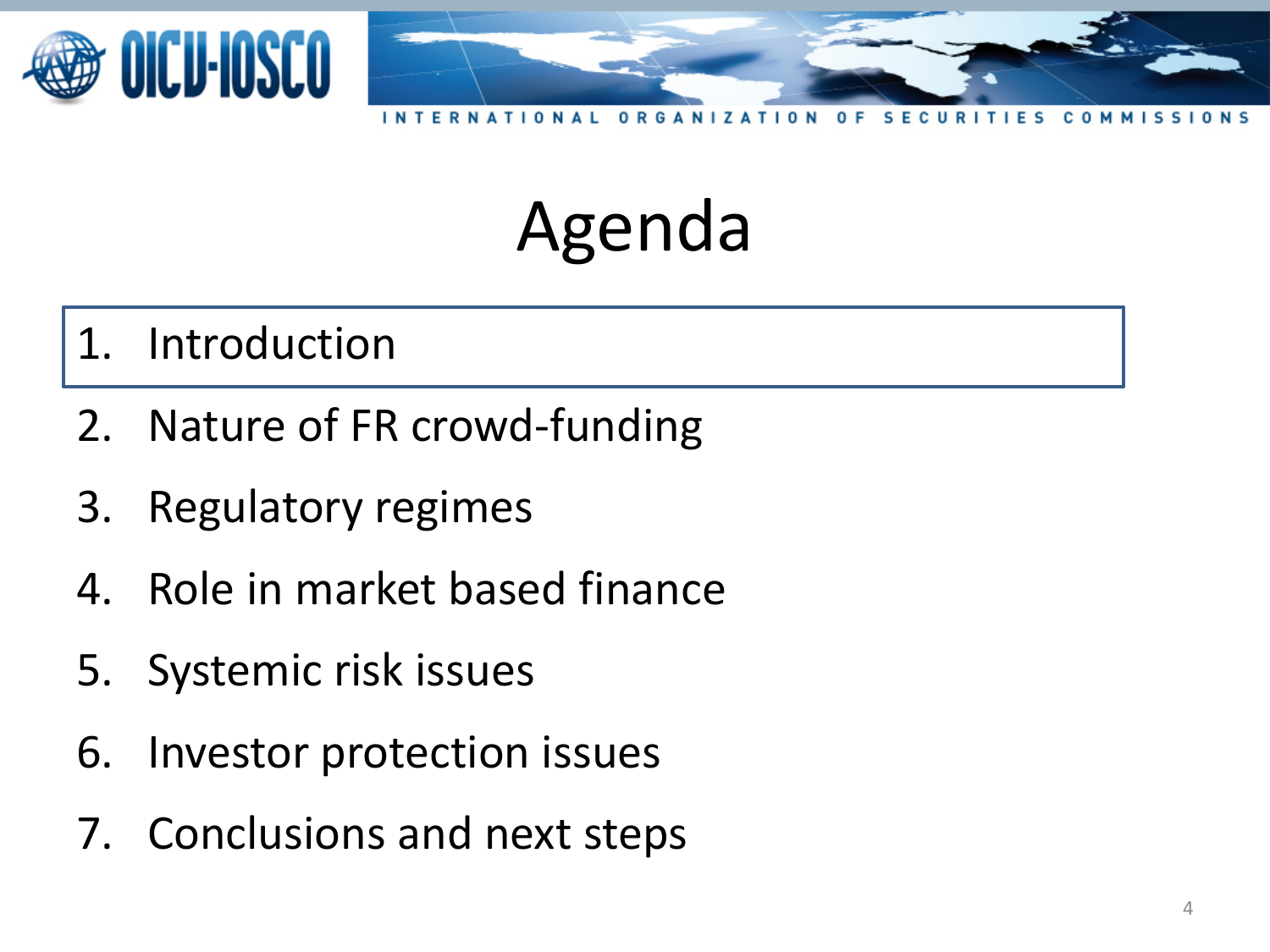

#### Introduction

• Crowd-funding:

The use of small amounts of money, obtained from a large number of individuals or organisations, in order to raise funds for a project, business/personal loan or other financing needs through an online web-based platform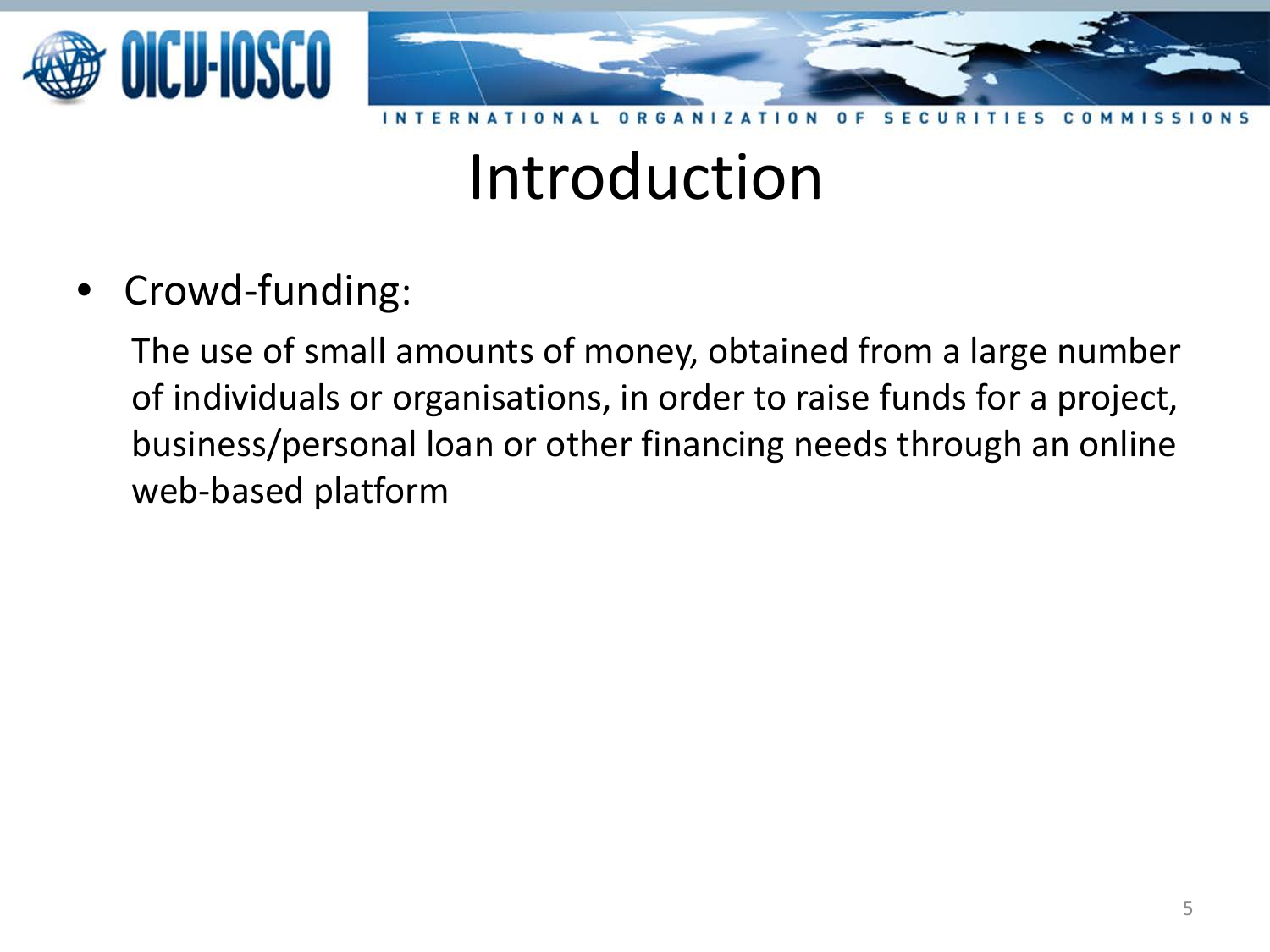

n

### Crowd-funding: four sub-categories



Source: IOSCO Research Department

(FR Crowd-funding)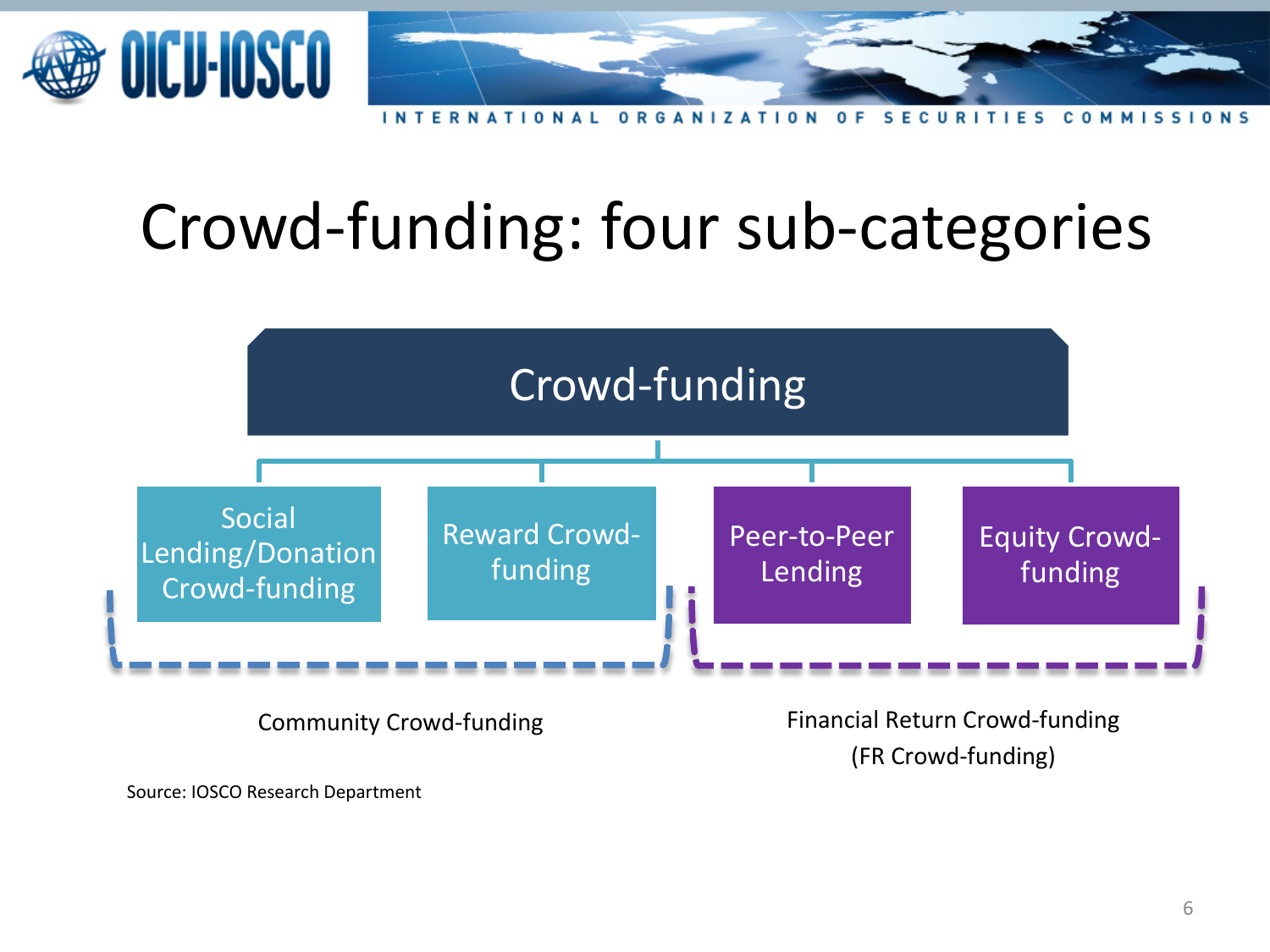

## Focus on FR Crowd-funding

- Financial Return Crowd-funding (from hereon: FR Crowdfunding) is made up of two industries:
	- Peer-to-peer lending
	- Equity crowd-funding
- Peer-to-peer lending is the use of crowd-funding to originate loans which are paid back with interest
- Equity crowd-funding is the raising of funds through the issuance of stock to a large number of investors.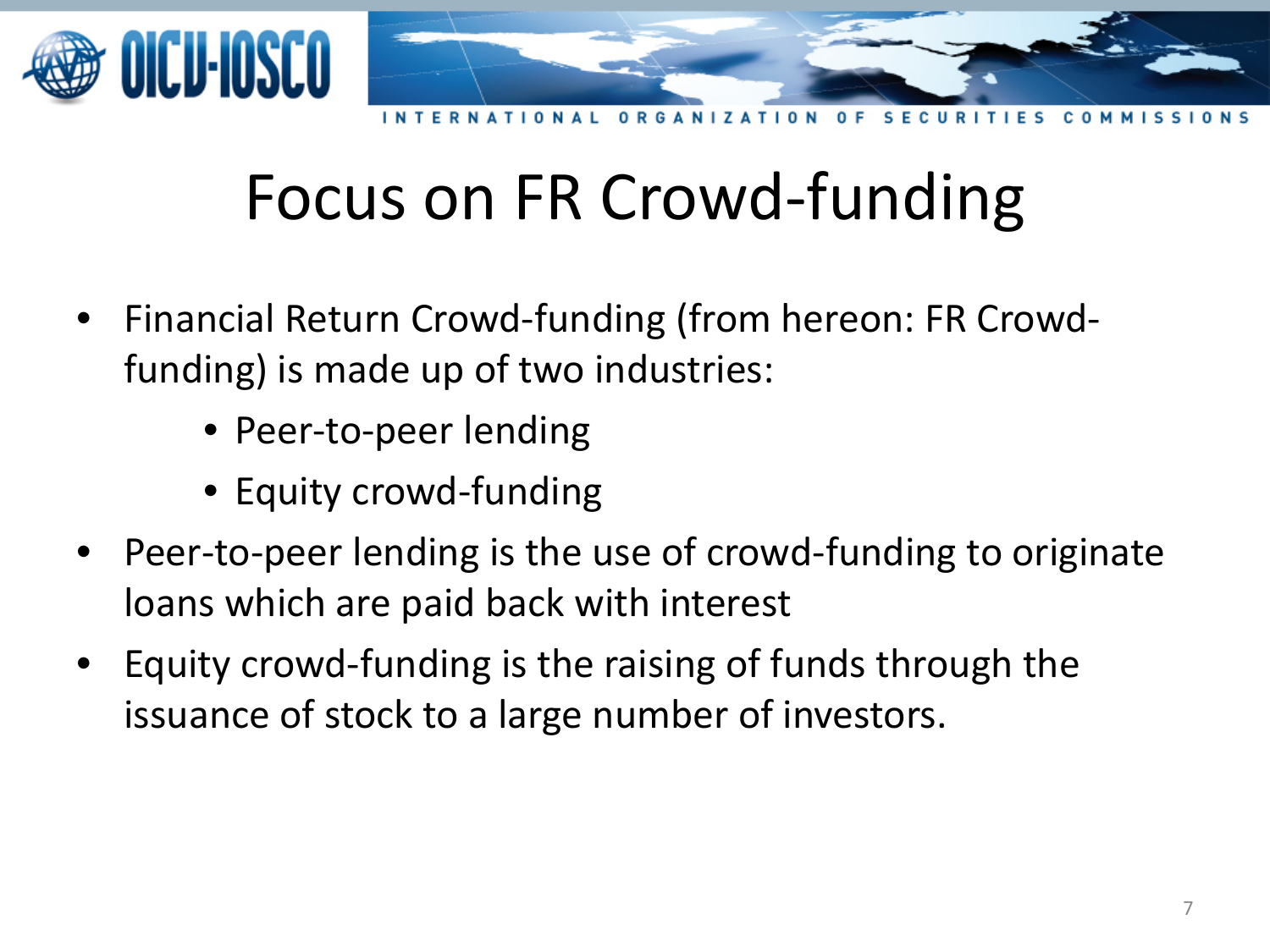



# Data gaps, lack of information, the research challenge

- Financial Return Crowd-funding is a relatively recent innovation
- There is *no global database*
- There are *no reports covering global developments* in detail

Therefore, the research challenge was to compile manually all available data and information together:

Platform by platform, regulator by regulator.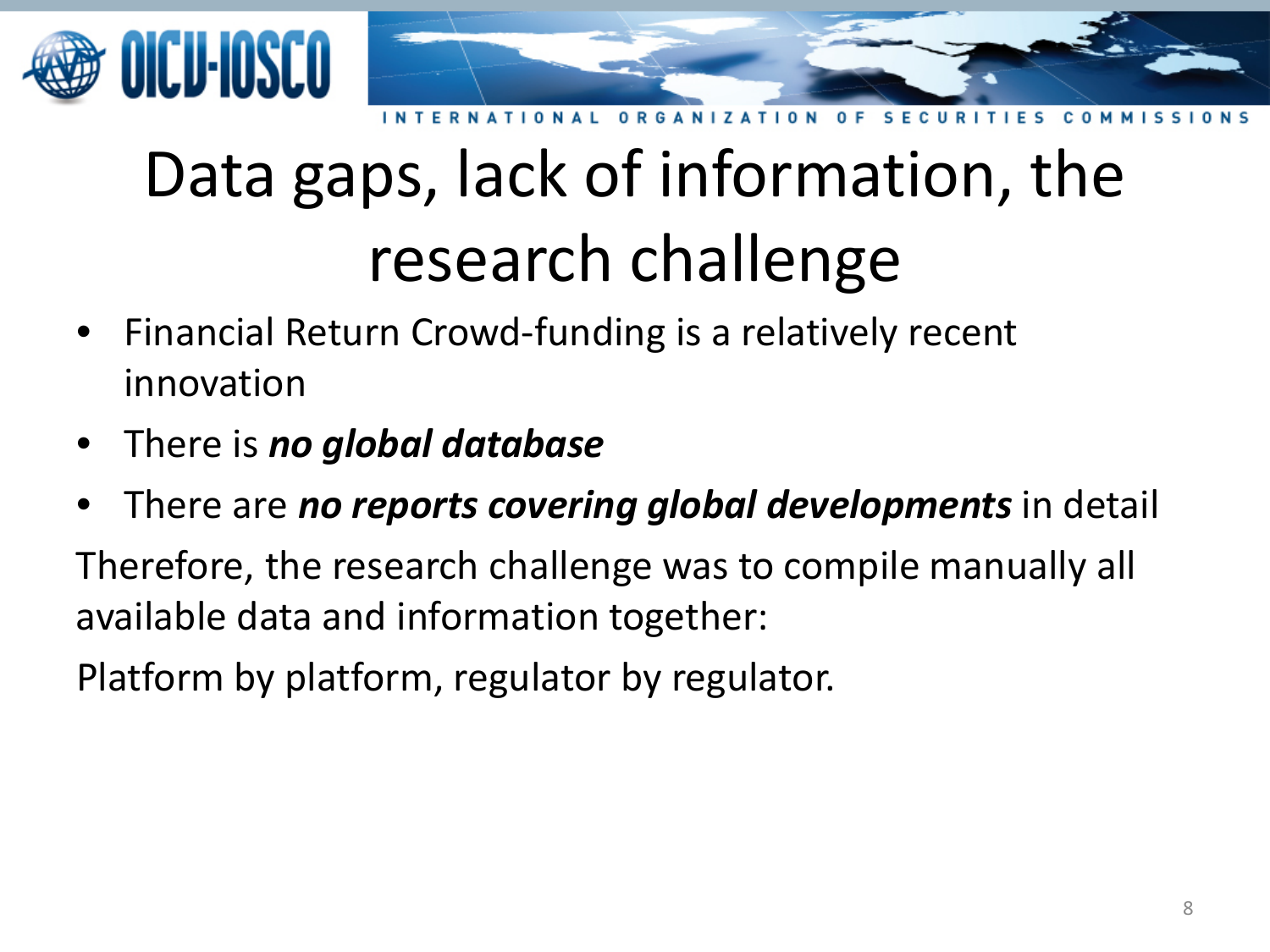

## The Staff Working Paper

- The result is a Research Department staff working paper with a global overview, with some caveats, but a necessary first step for a better understanding of crowd-funding.
- Descriptive and exploratory report, main content:
	- The *phenomenon and trends* in market and regulation
	- The role in *market based finance*
	- *Investor protection* issues
	- *Potential systemic risk* issues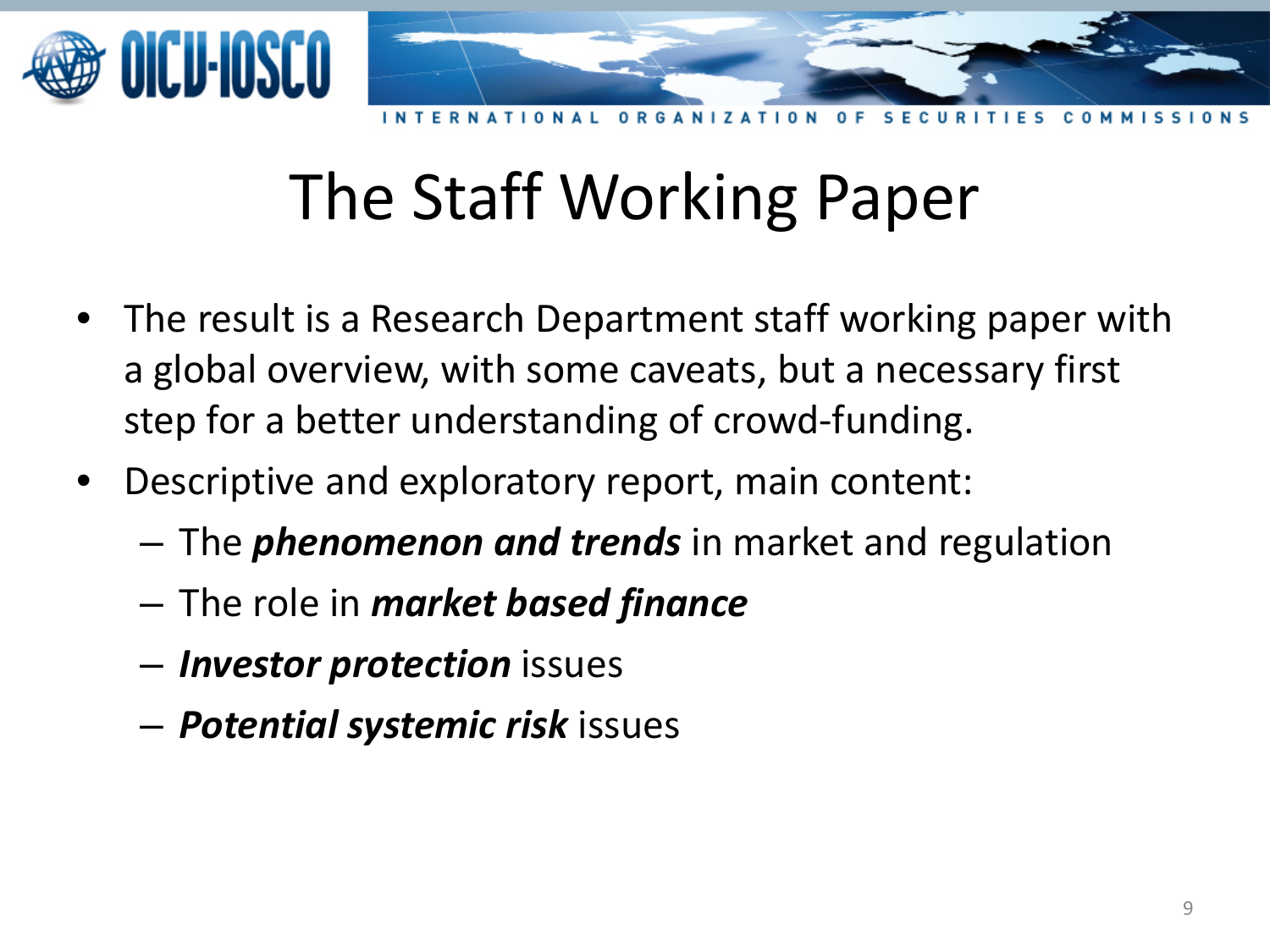

#### 1. Introduction

2. Nature of FR crowd-funding

- 3. Regulatory regimes
- 4. Role in market based finance
- 5. Systemic risk issues
- 6. Investor protection issues
- 7. Conclusions and next steps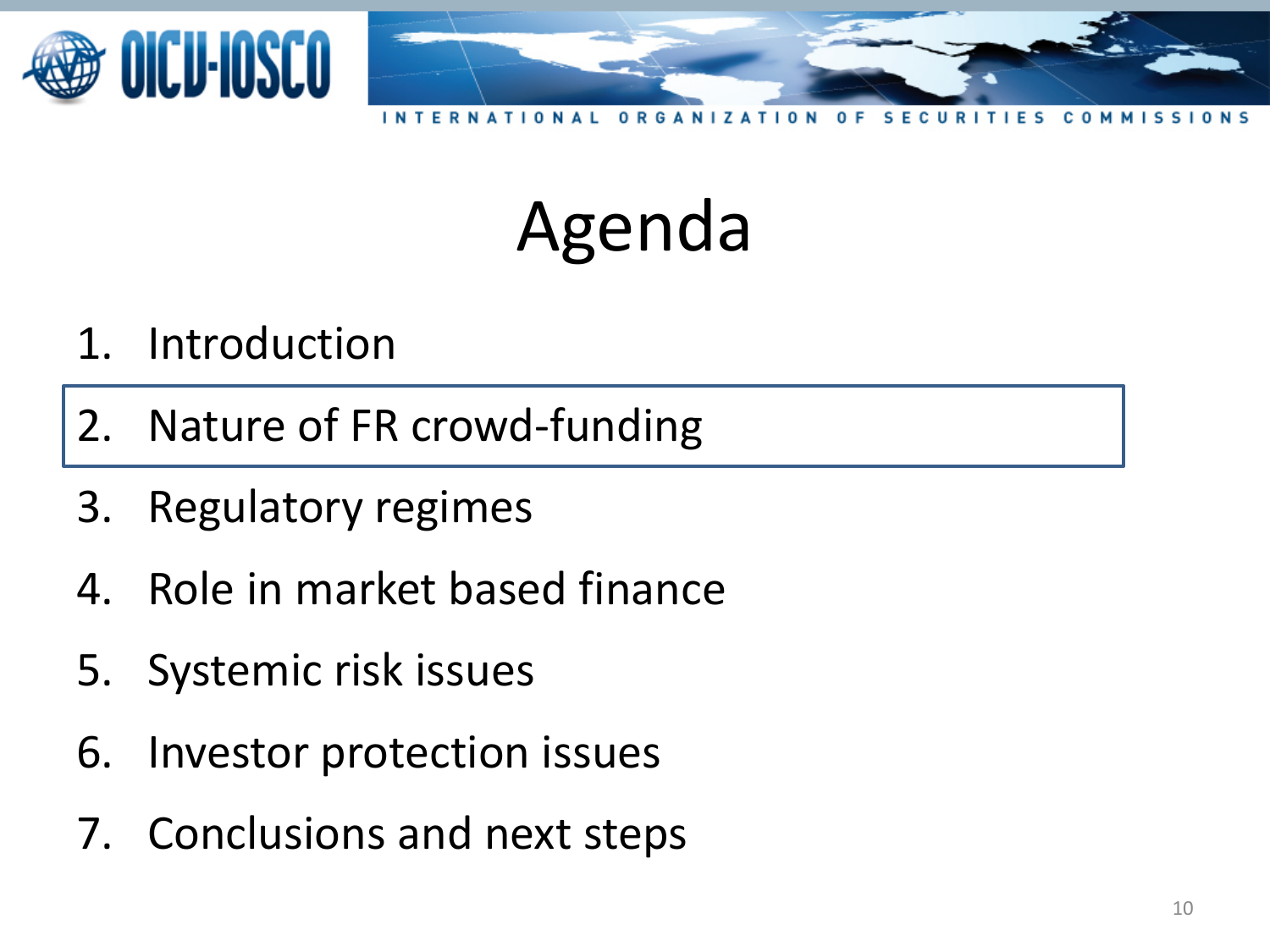

 $0 R G$ 

## The Nature of FR Crowd-Funding

- FR crowd-funding was made viable by the *innovation in website design* which allowed contributions from many participants at low cost
- Growth in FR crowd-funding only really begun with the onset of the financial crisis:
	- It seems that reduced capital flows to SMEs and for personal loans created a gap in the capital market
- Quantitative easing in many jurisdictions has driven interest rates close to their zero lower bound driving a "*search for yield"* pushing investors towards alternative forms of income generation (see Securities Markets Risk Outlook 2013-2014).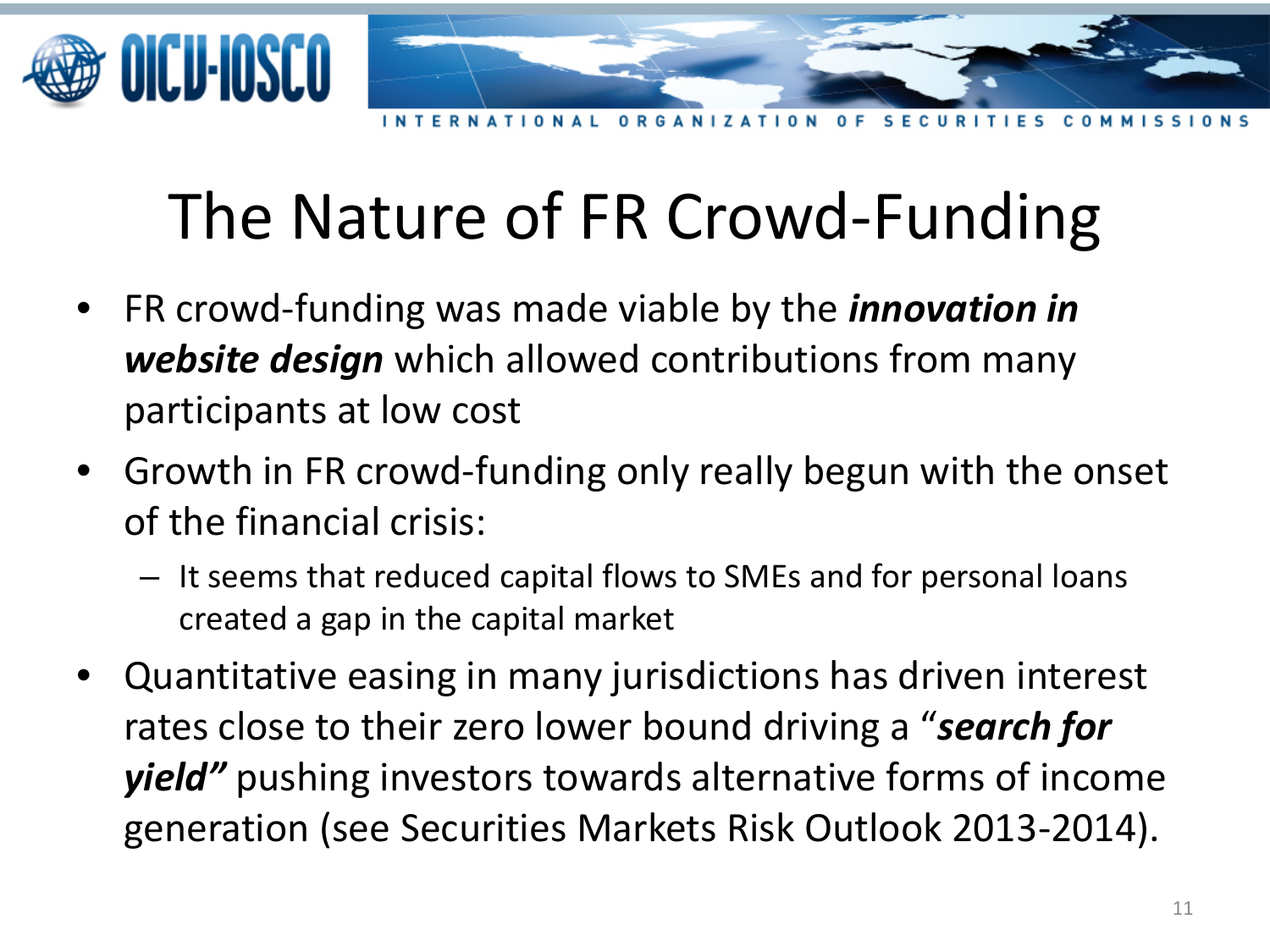

n

## The Nature of FR Crowd-Funding

- Peer-to-peer lending has developed as a way for *borrowers to obtain a loan at a lower interest rate* than they would otherwise be able to achieve through using traditional avenues of credit provision.
- *Lenders can achieve a higher rate of return* than on a savings account or through other traditional investments, such as government bonds.
- Consequently peer-to-peer lending has *grown at around*  100% each year driving growth in FR crowd-funding.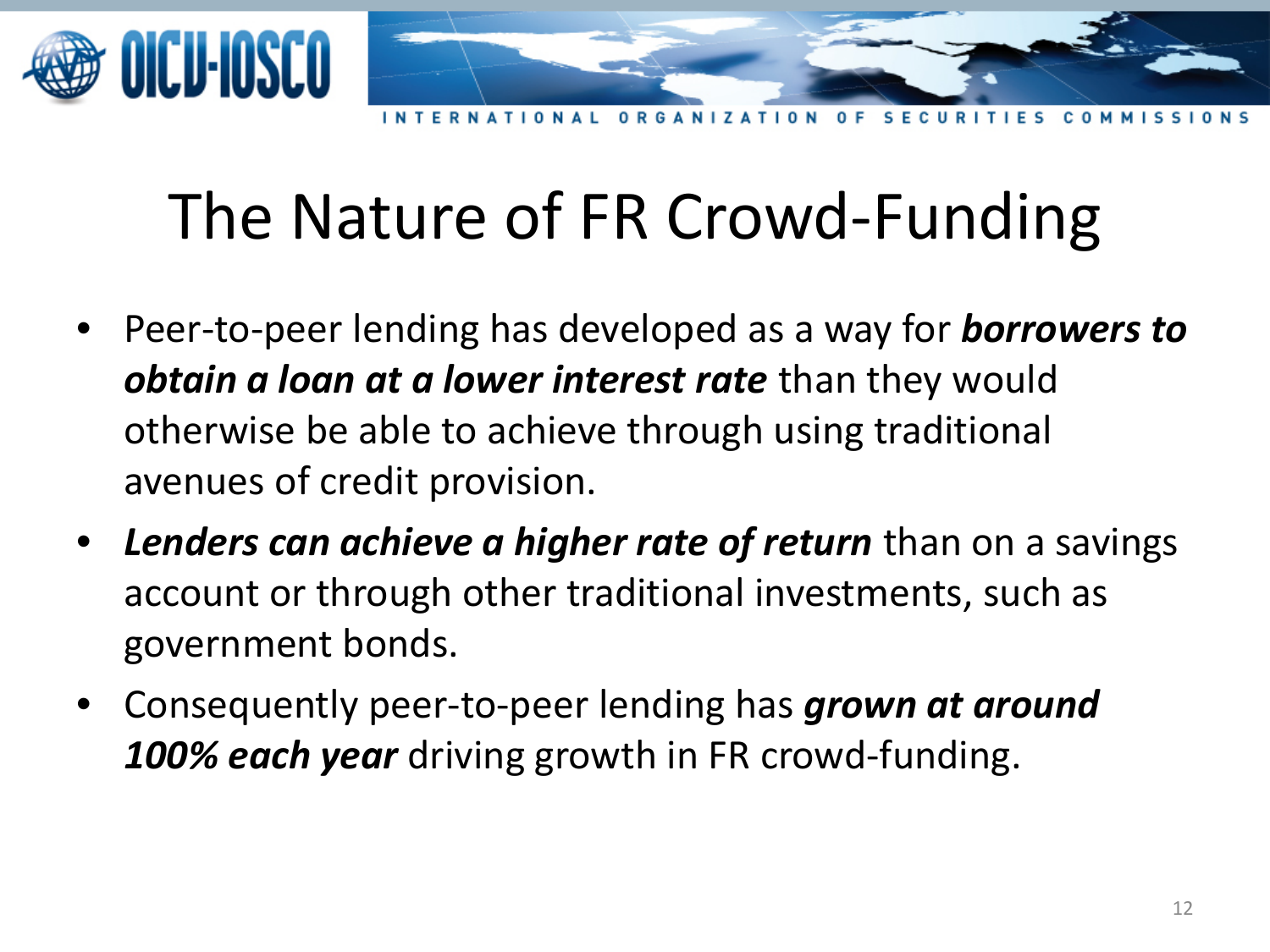

## FR crowd-funding globally

- FR crowd-funding started in the UK and US in 2007 and has spread across the globe.
- Estimated size: \$6,4 billion (end Q3, 2013)
- Concentrated in China, UK and US; Collectively they make up 96% of the overall FR crowd-funding market.
- The US is the largest market, making up 51% of the global market.
- There are many smaller markets including:
	- Argentina, Australia, Estonia, Germany, India, Italy, Netherlands, South Korea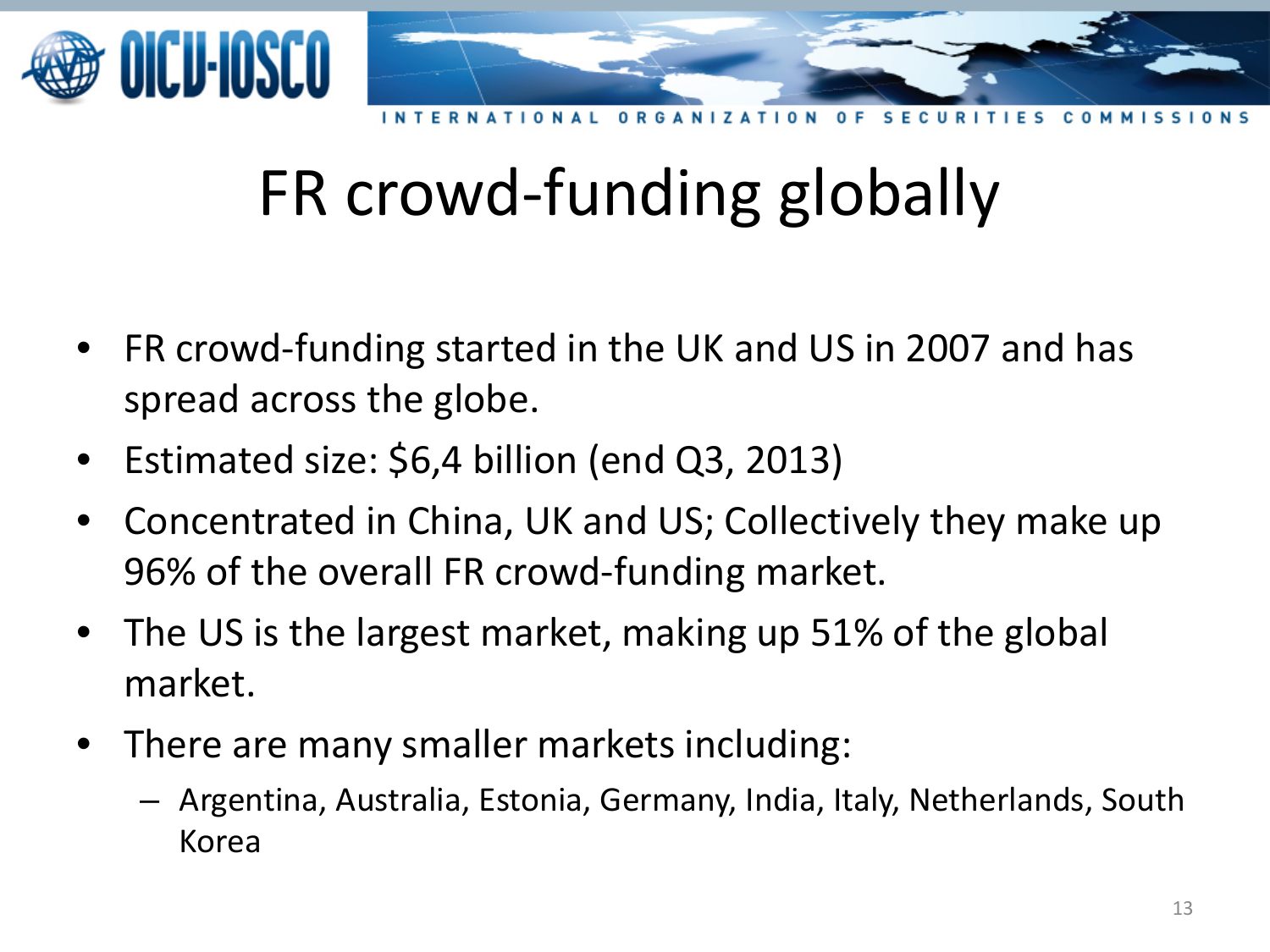

**SECURITIES INTERNATIONA ORGANIZATION**  $\mathbf{0}$ c 0 M M

#### **Percentage of the peer-to-peer and equity crowd funding market by country**



Source IOSCO Research Department: Based on figures from selected peer-to-peer platforms within each country Notes: Peer-to-peer lending data is sourced directly from the websites of the largest providers. It therefore represents a lower bound estimate of the global loan pool.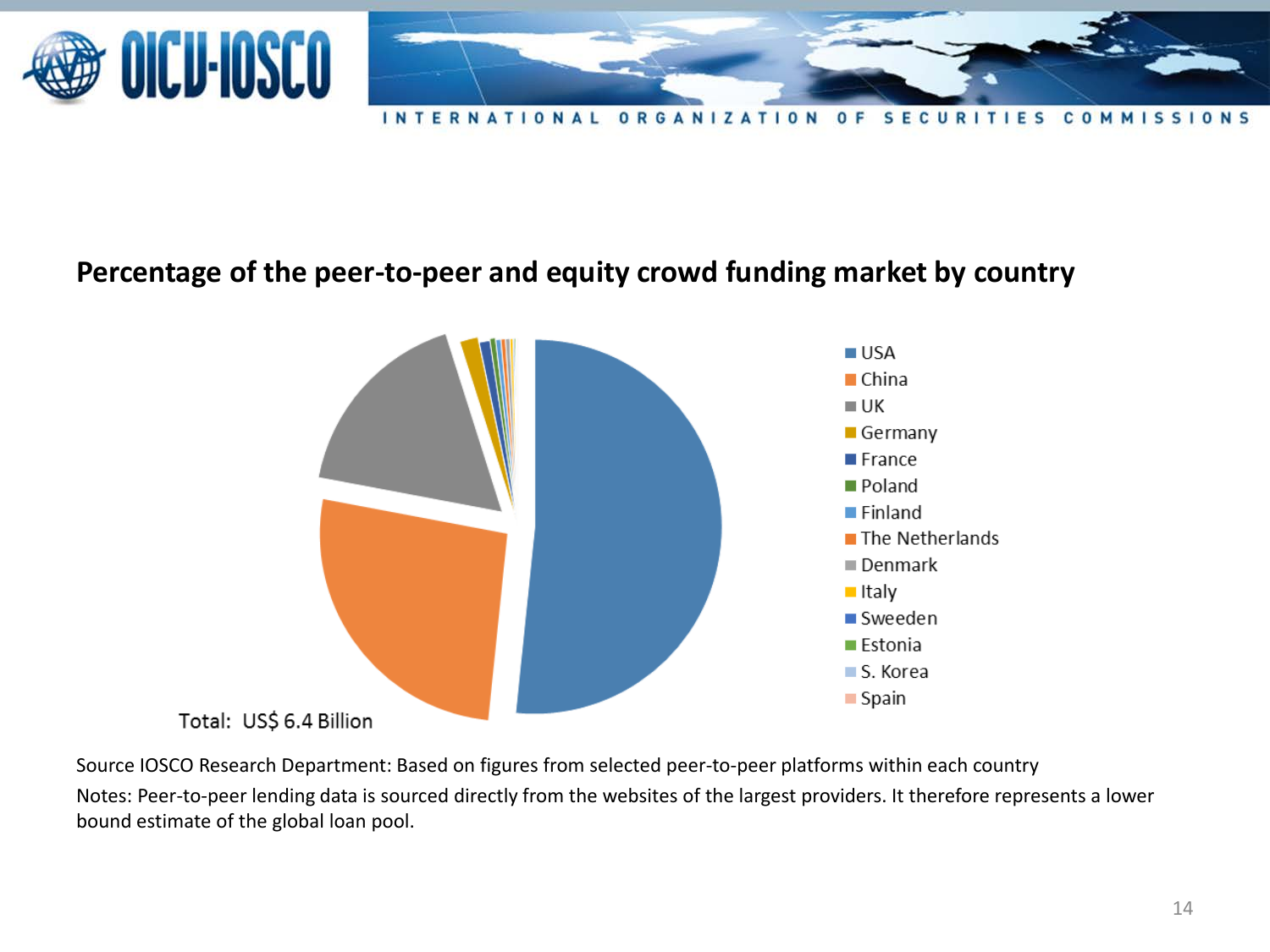

#### **INTERNATIONAL ORGANIZATION**  $0 F$ S **ECURI** S 1 **N** S

#### Global Distribution of FR Crowd-funding Markets



**Source: IOSCO Research**

15 Source: IOSCO Research Department. Based on data obtained directly from platforms, therefore represents the lowest estimated size for each country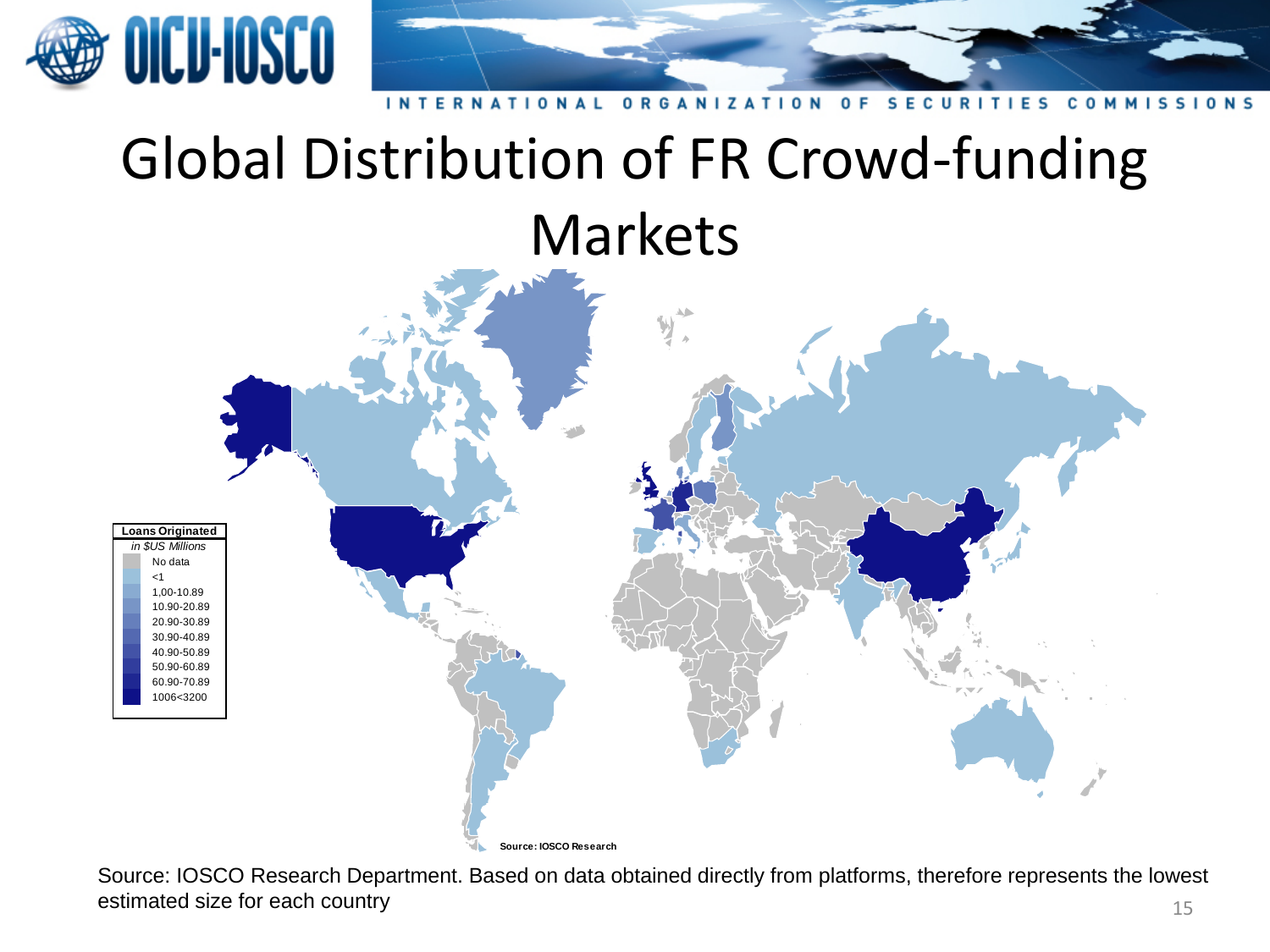

## Business Models

Three major FR crowd-funding models. The first two are peer-topeer lending business models and the last one is an equity crowd-funding model:

- client segregated account model (platform issues loan),
- notary model (bank issues loan) and
- equity crowd-funding model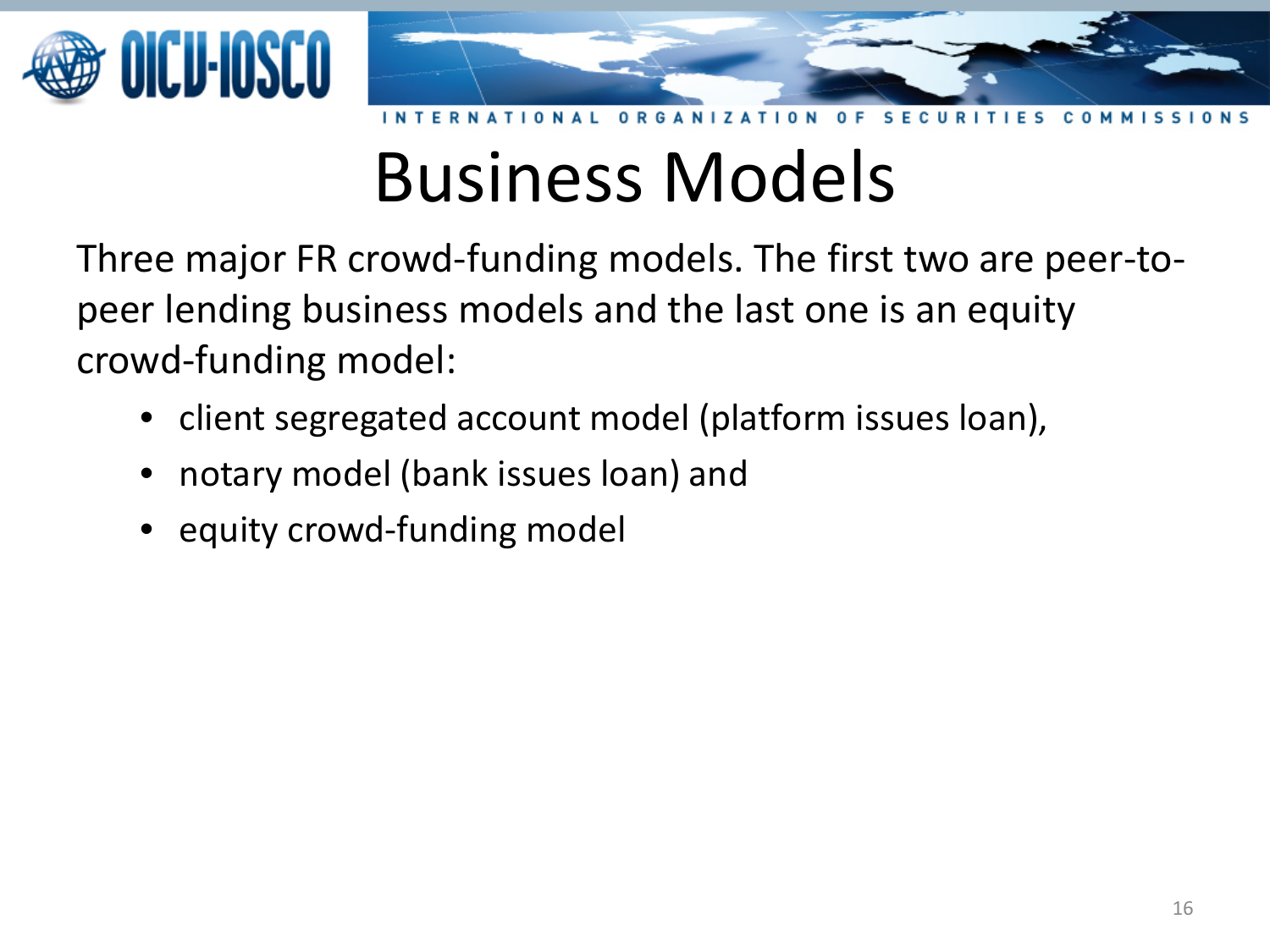

## Investor Characteristics

Very little literature available

Report by Pierrakis & Collins on 600 investors of Funding Circle (UK):

- Most of the lenders are between 40 and 60 years old.
- Almost 90% are experienced investors in securities
- Almost 40% have more than 10 years of experience working with SMEs
- 83% is male
- Median investment size was £50
- Median number of investments is 35
- Median total investment is £2,000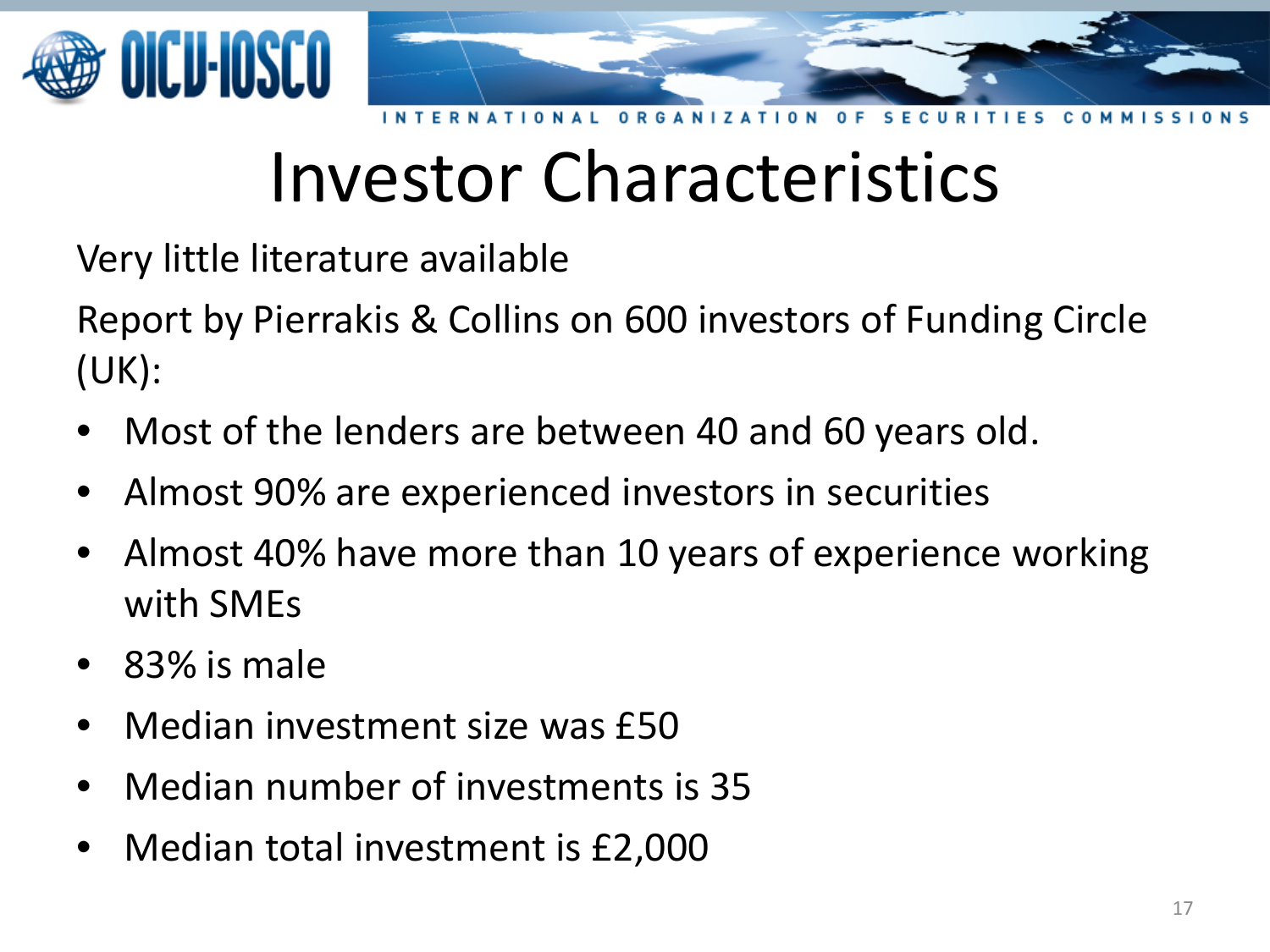

- 1. Introduction
- 2. Nature of FR crowd-funding
- 3. Regulatory regimes
- 4. Role in market based finance
- 5. Systemic risk issues
- 6. Investor protection issues
- 7. Conclusions and next steps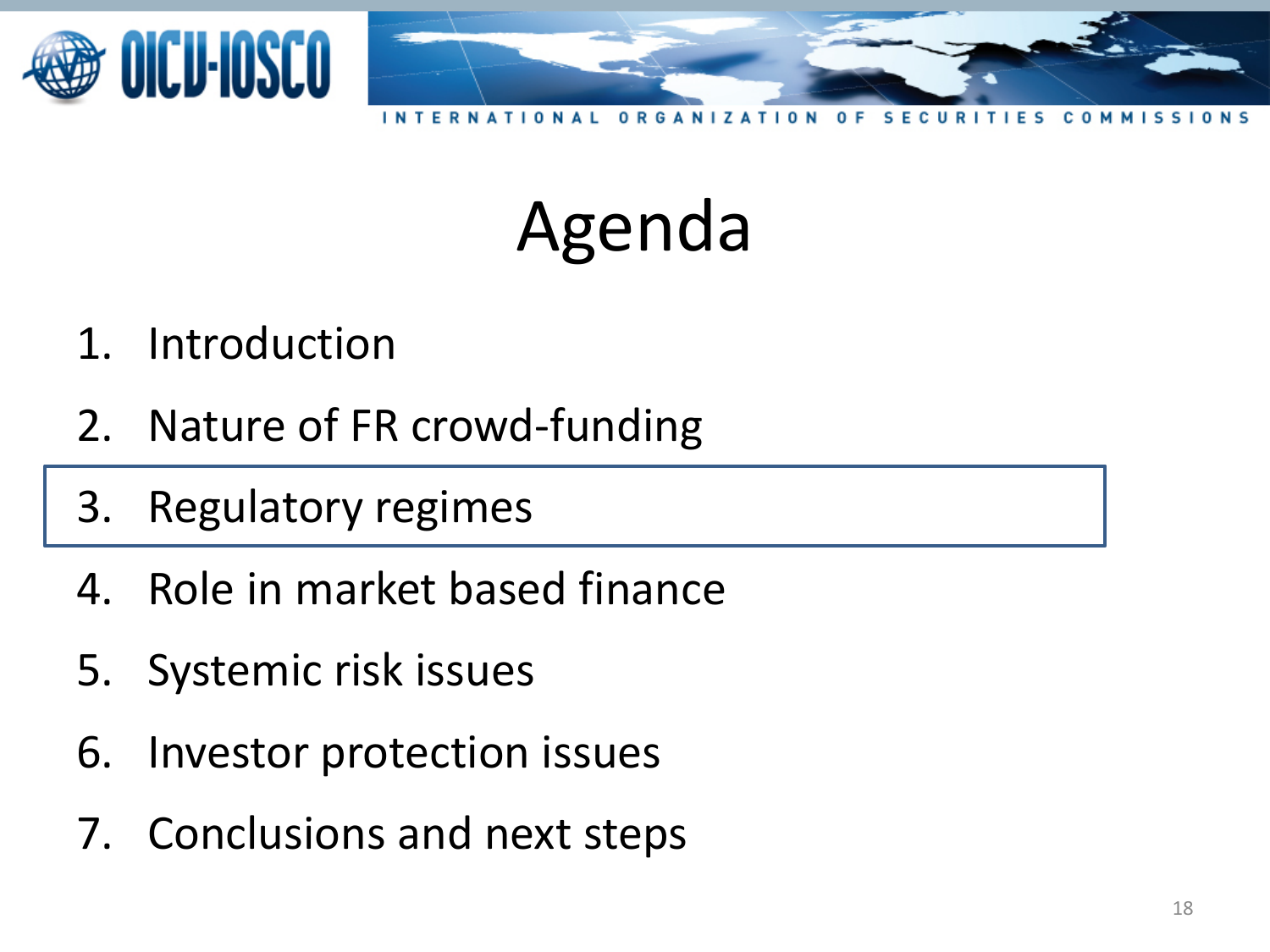

 $\Omega$ 

## Regulatory Regimes

Equity crowd-funding. Three regimes:

- 1. Prohibited
- 2. Not prohibited but with high regulatory barriers to market entry inhibiting market growth
- 3. Regulation may allow the industry to exist but with strict limits on:
	- Who can invest/Investor type
	- Number of investors allowed to invest,
	- Size of the company issuing the equity
	- Other such regulatory requirements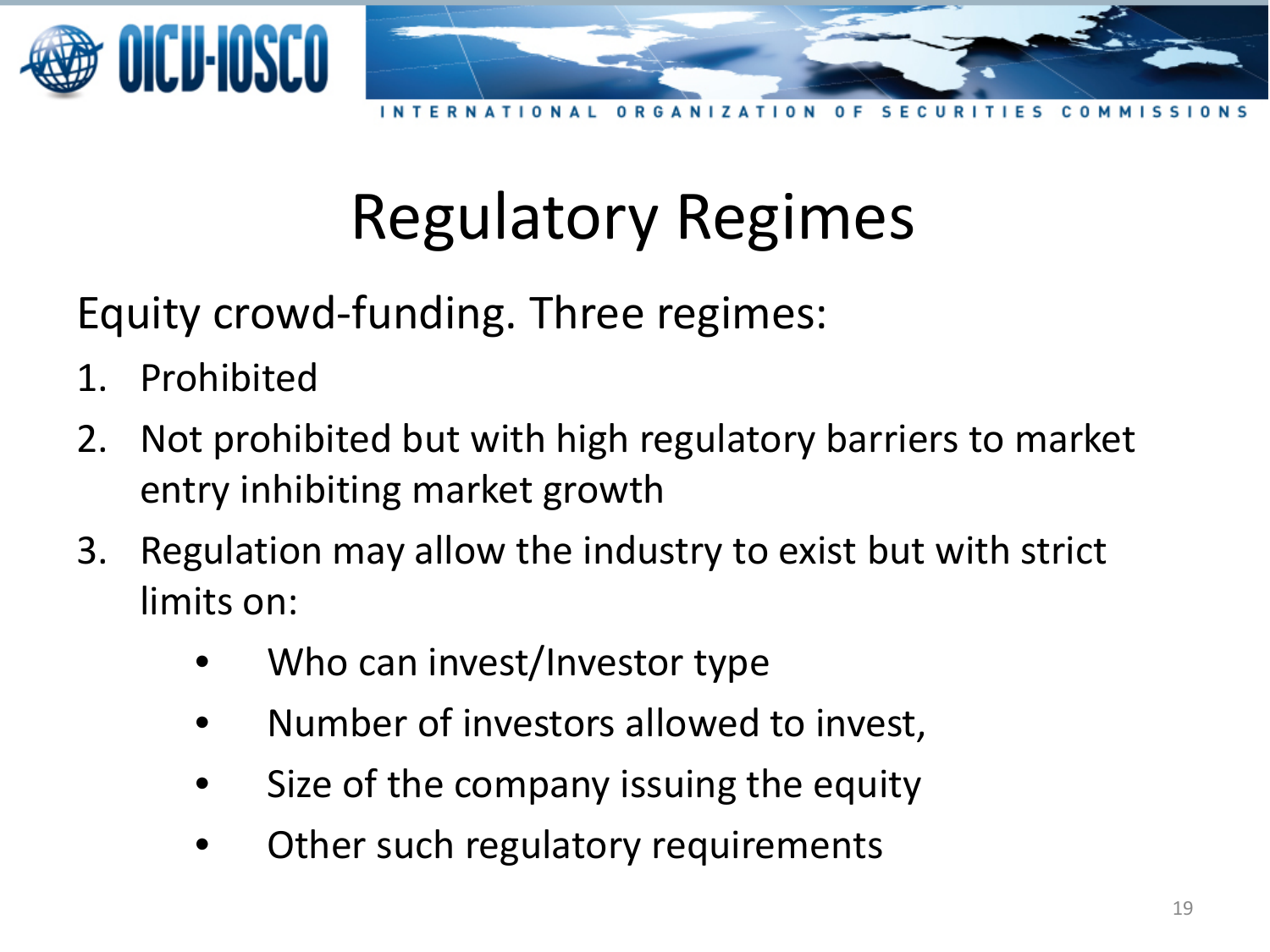

#### Regulatory Regimes

Peer-to-peer lending, five regimes:

- 1. Exempt market/Unregulated due to a lack of definition
- 2. Regulated as an intermediary
- 3. Regulated as a bank
- 4. US model (various layers –federal and state level)
- 5. Prohibited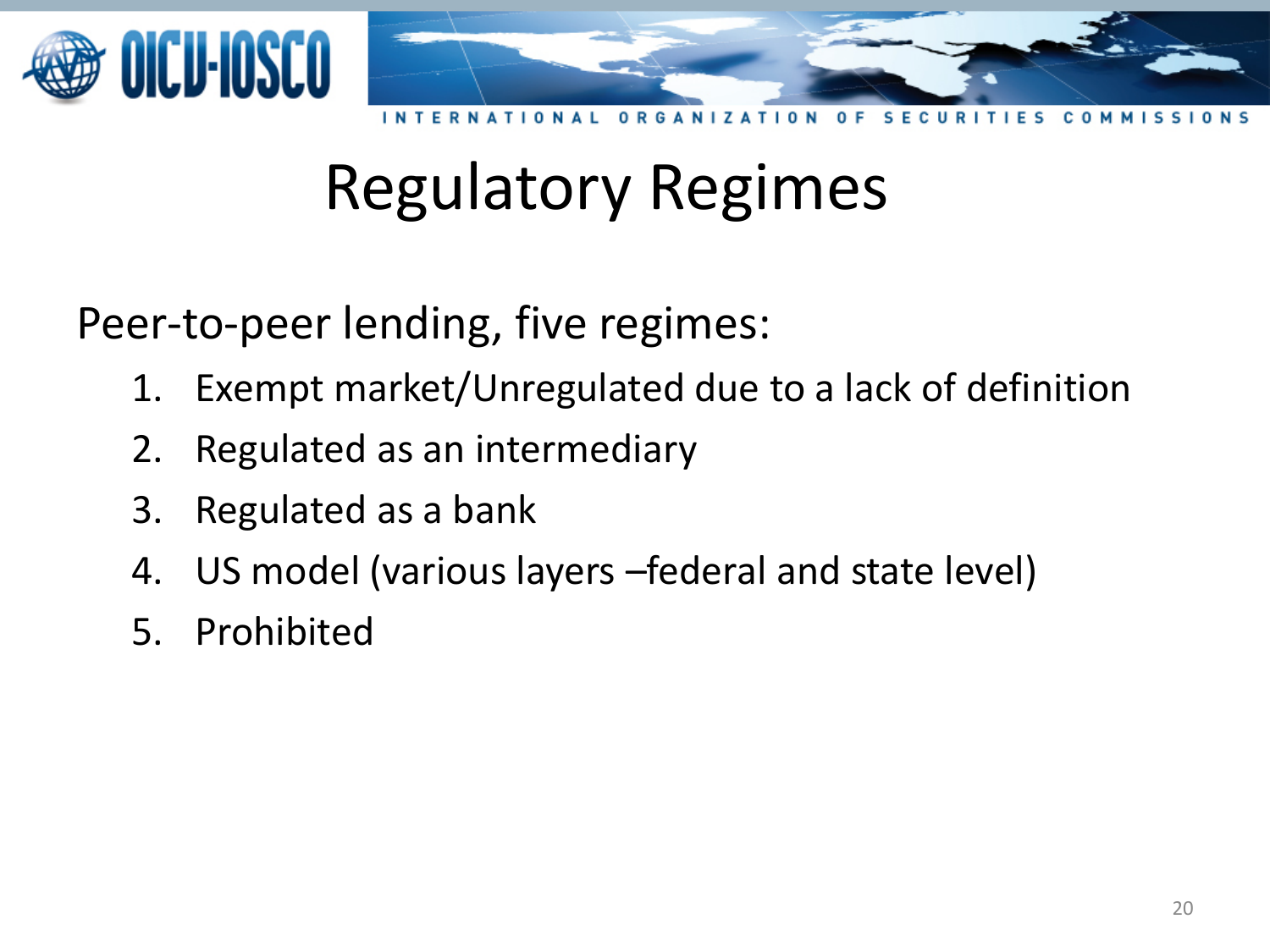

- 1. Introduction
- 2. Nature of FR crowd-funding
- 3. Regulatory regimes
- 4. Role in market based finance
- 5. Systemic risk issues
- 6. Investor protection issues
- 7. Conclusions and next steps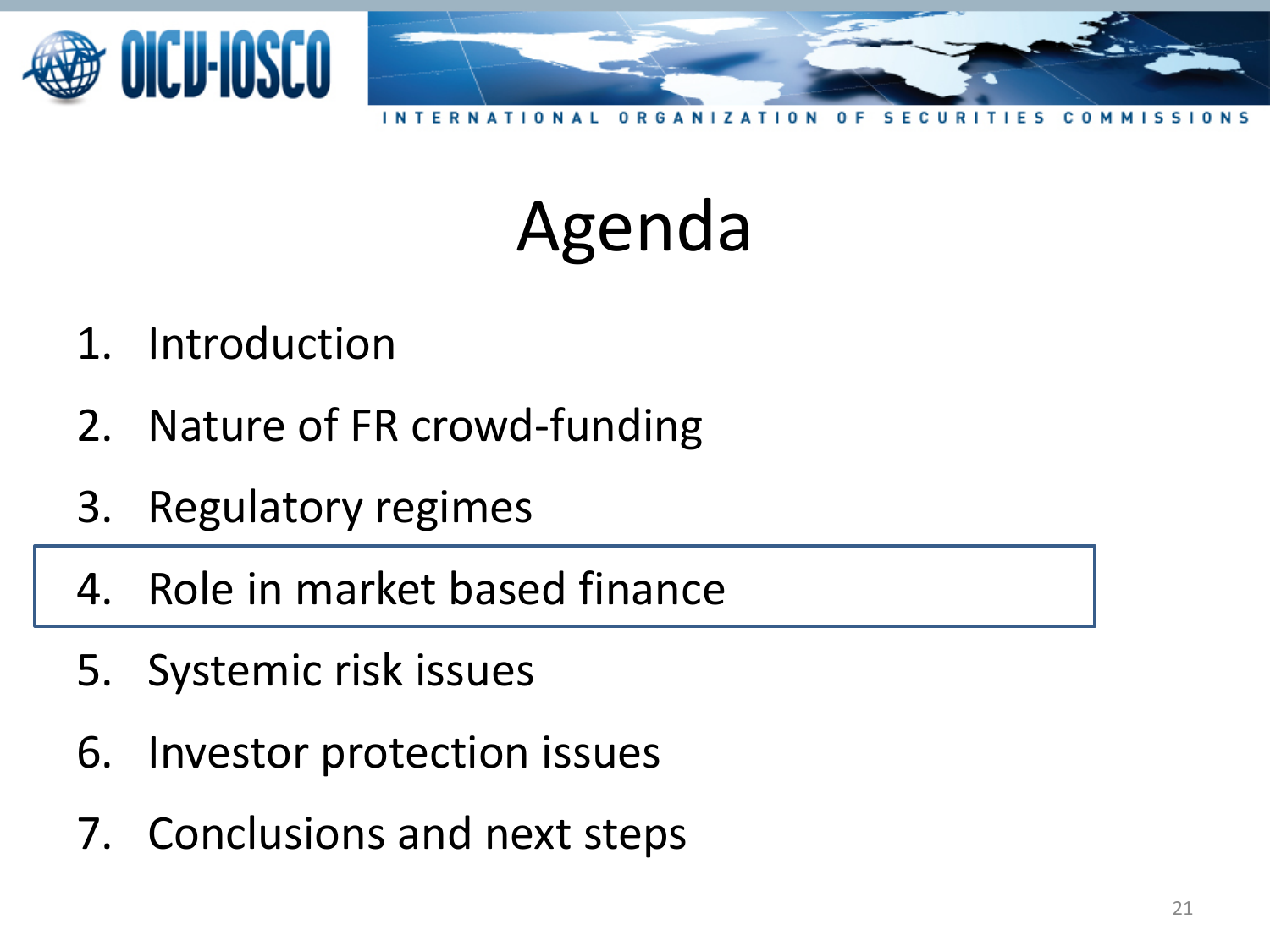

## Role in Market Based Finance

- The *ability to raise capital*, in most cases without giving up large parcels of equity interest.
- *Spreading of risk*
- *Lower cost of capital/higher returns*
- Venture and seed capital requests are rarely subscribed to in the current economic environment. Crowd-funding alternatives provide an *affordable and attainable option for raising capital*.
- *Boost economic recovery*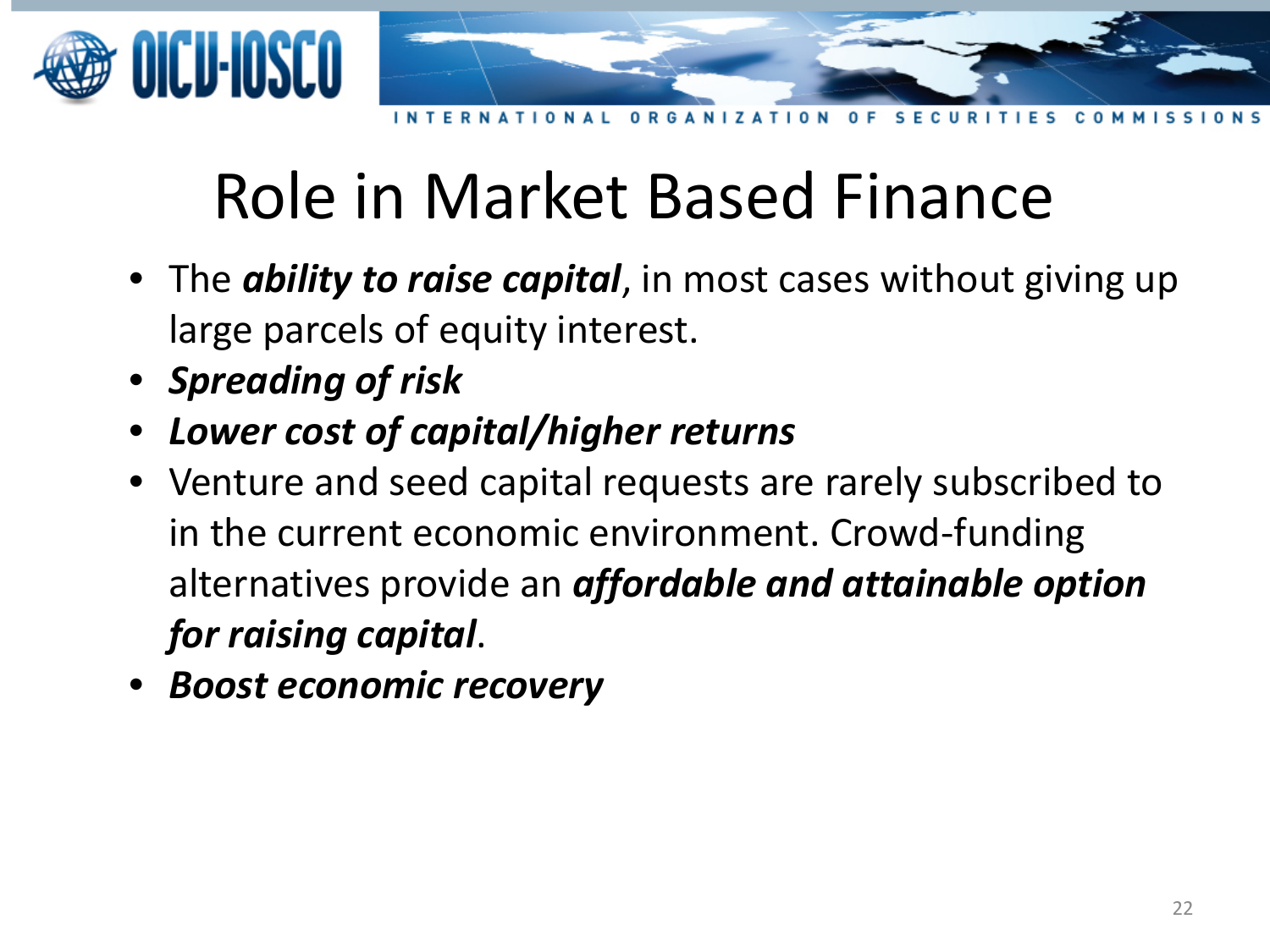

- 1. Introduction
- 2. Nature of FR crowd-funding
- 3. Regulatory regimes
- 4. Role in market based finance
- 5. Systemic risk issues
- 6. Investor protection issues
- 7. Conclusions and next steps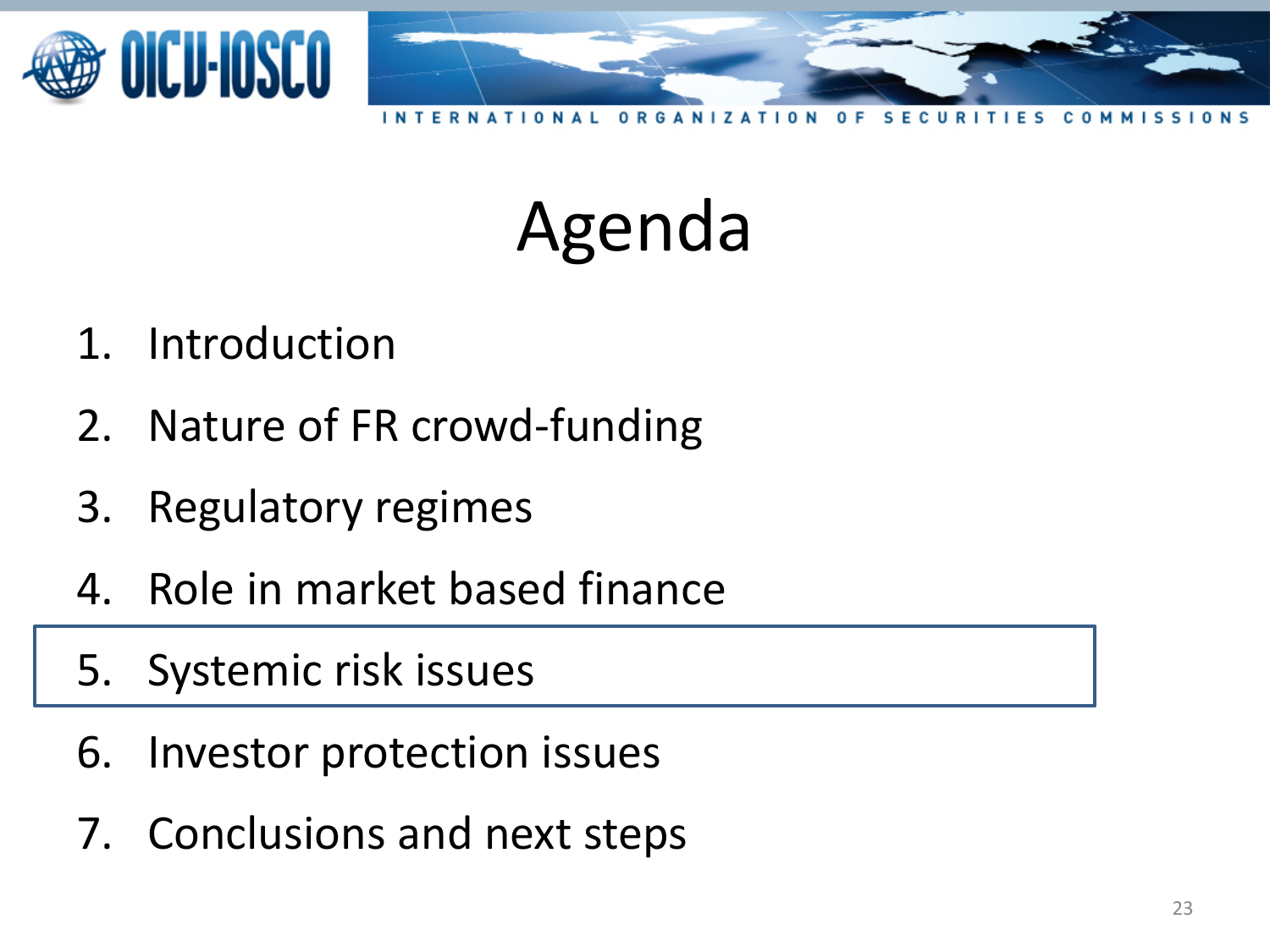

<sup>n</sup>

#### Systemic Risk Issues

Size and Growth:

- FR crowd-funding market is roughly *\$6.4billion*.
- The peer-to-peer lending the market is small; *accounting for only a fraction of all credit* provided to the real economy.
- However, it is an industry that is almost *doubling each year* in size.
- Even though the current market size is very small in comparison to traditional credit markets, *it has the potential to grow to a sizable market in as little as five years' time*.
- Equity Crowd-funding only accounts for \$80 million of the overall FR crowd-funding market. The contract of the state of the state of the state of the state of the state of the state of the state of the state of the state of the state of the state of the state of the state of the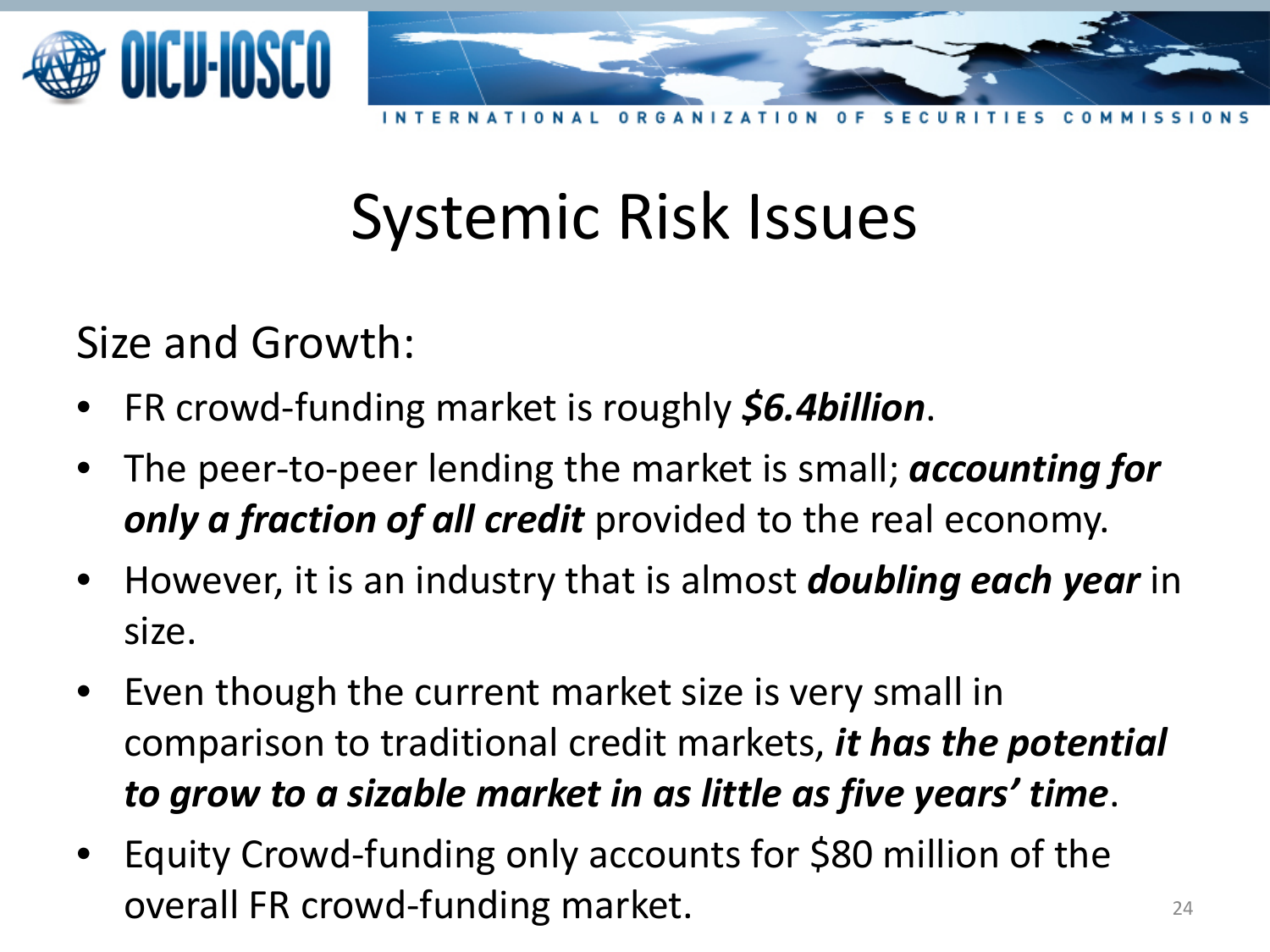



#### O Е C

#### Systemic Risk Issues

**Size and growth: Crowd-funding loans as a proportion of bank-originated credit to the non-financial sector**



Source: IOSCO Research Department; complied from Bank for International Settlements, Prosper, Lending Club, Auxmoney, Svara, Zopa, Ratesetter, Thincats, Funding Circle, isePankur, Pret d'Union.

Notes: 1) Peer-to-peer lending data is sourced directly from the websites of the largest providers; it therefore represents a lower bound estimate of the global loan pool. 2) Dotted line represents IOSCO Research Department forecast and is based on the continuation of the average yearly growth rate of 90% for the next 5 years.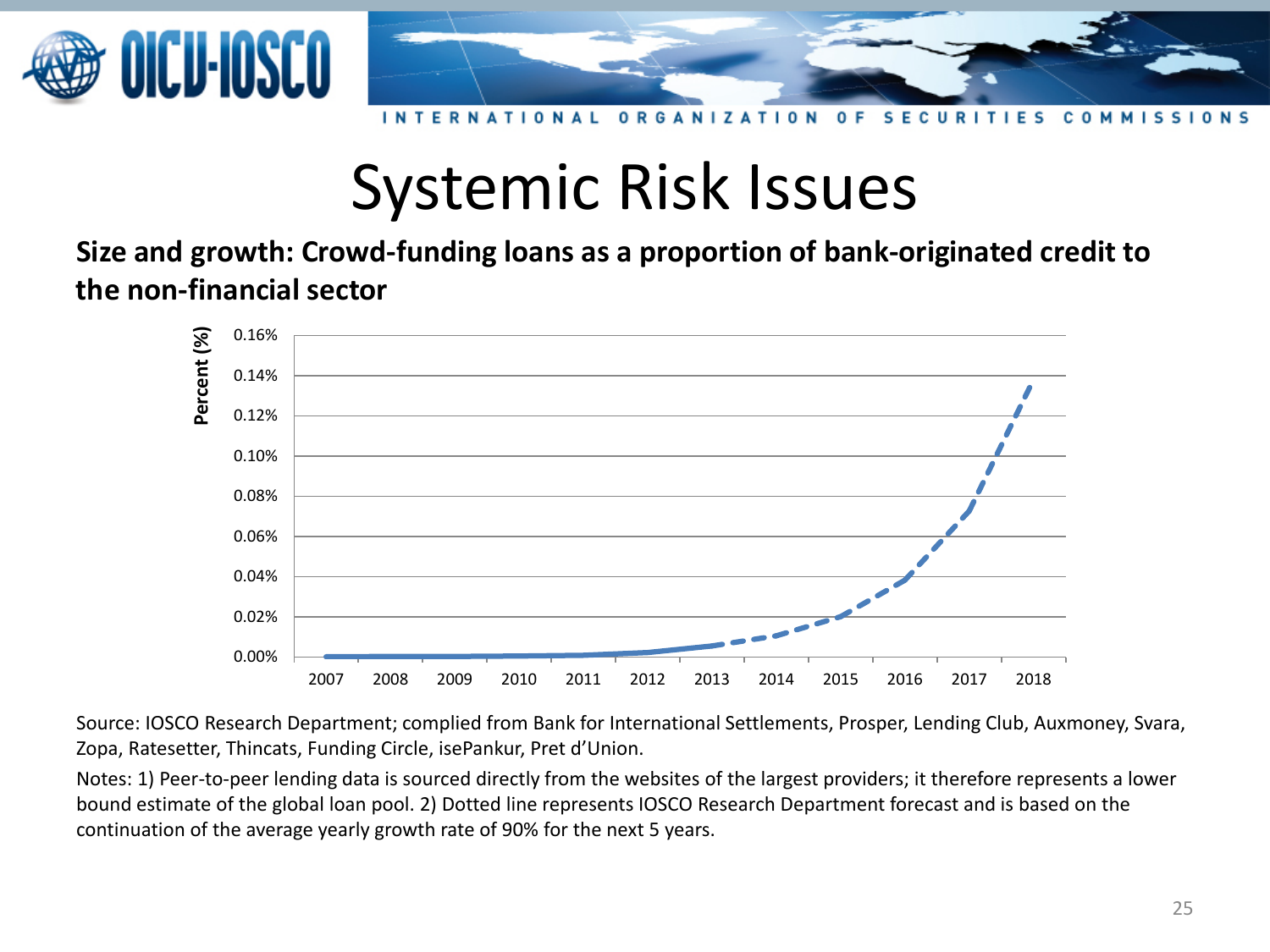

#### **Size and Growth: Market Growth 5 Year Projection for Peer-to-Peer Lending**



Source: IOSCO Research Department; Complied from Prosper, Lending Club, Auxmoney, Svara, Zopa, Ratesetter, Thincats, Funding Circle, isePankur, Pret d'Union;

Notes: 1) Peer-to-peer lending data is sourced directly from the websites of the largest providers. It therefore represents a lower bound estimate of the global loan pool. 2) Dotted line represents IOSCO Research Department forecast and is based on the continuation of the average yearly growth rate of 90% for the next 5 years.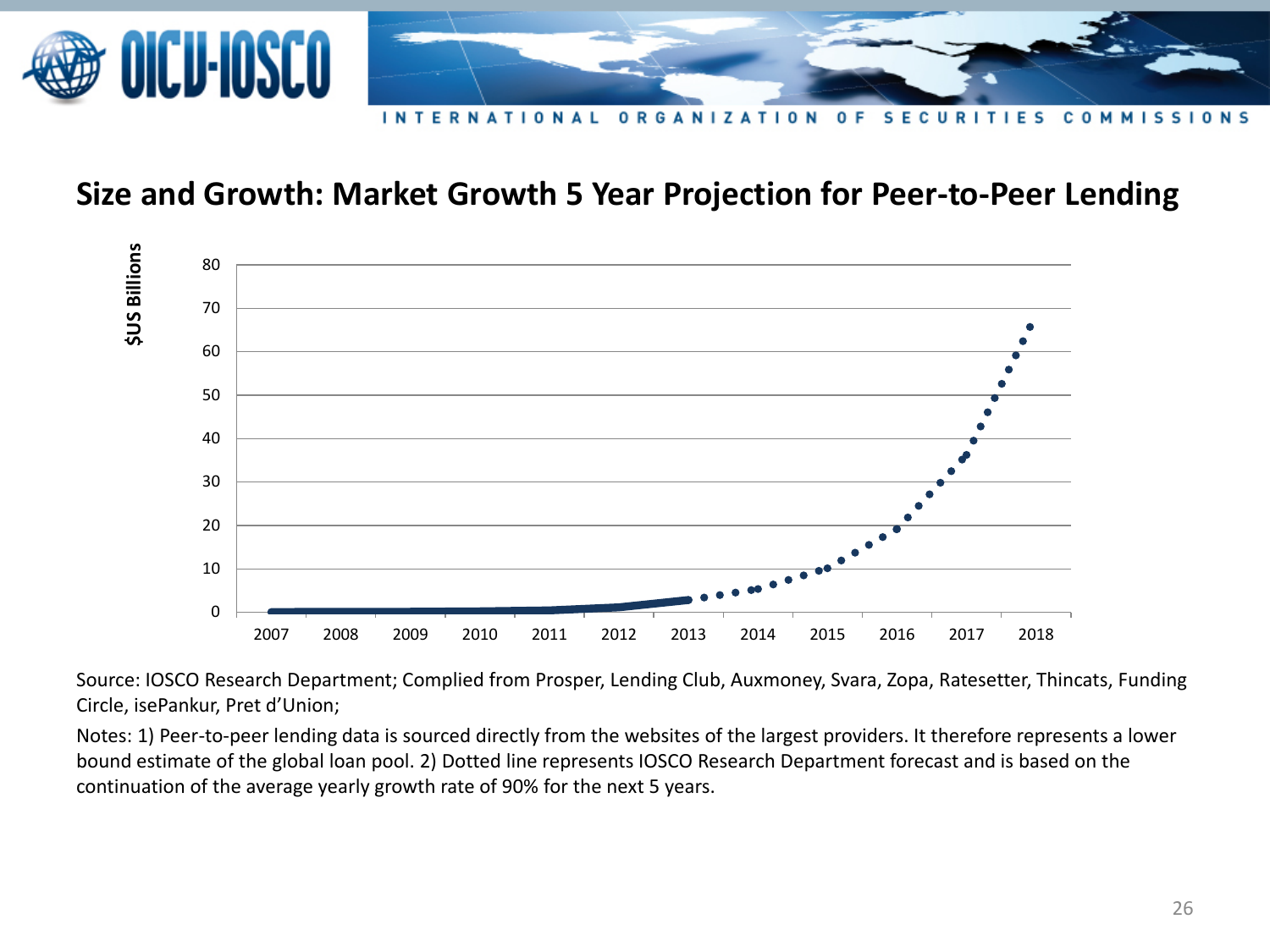

#### Systemic Risk Issues

#### Cross-Jurisdictional:

- A few platforms have chosen to open their business to other nationals, introducing *cross border complexities*.
- Questions are yet to be answered in regards to contract law enforcement across jurisdictions and require further in-depth work to understand the *legal implications of cross-border operations*.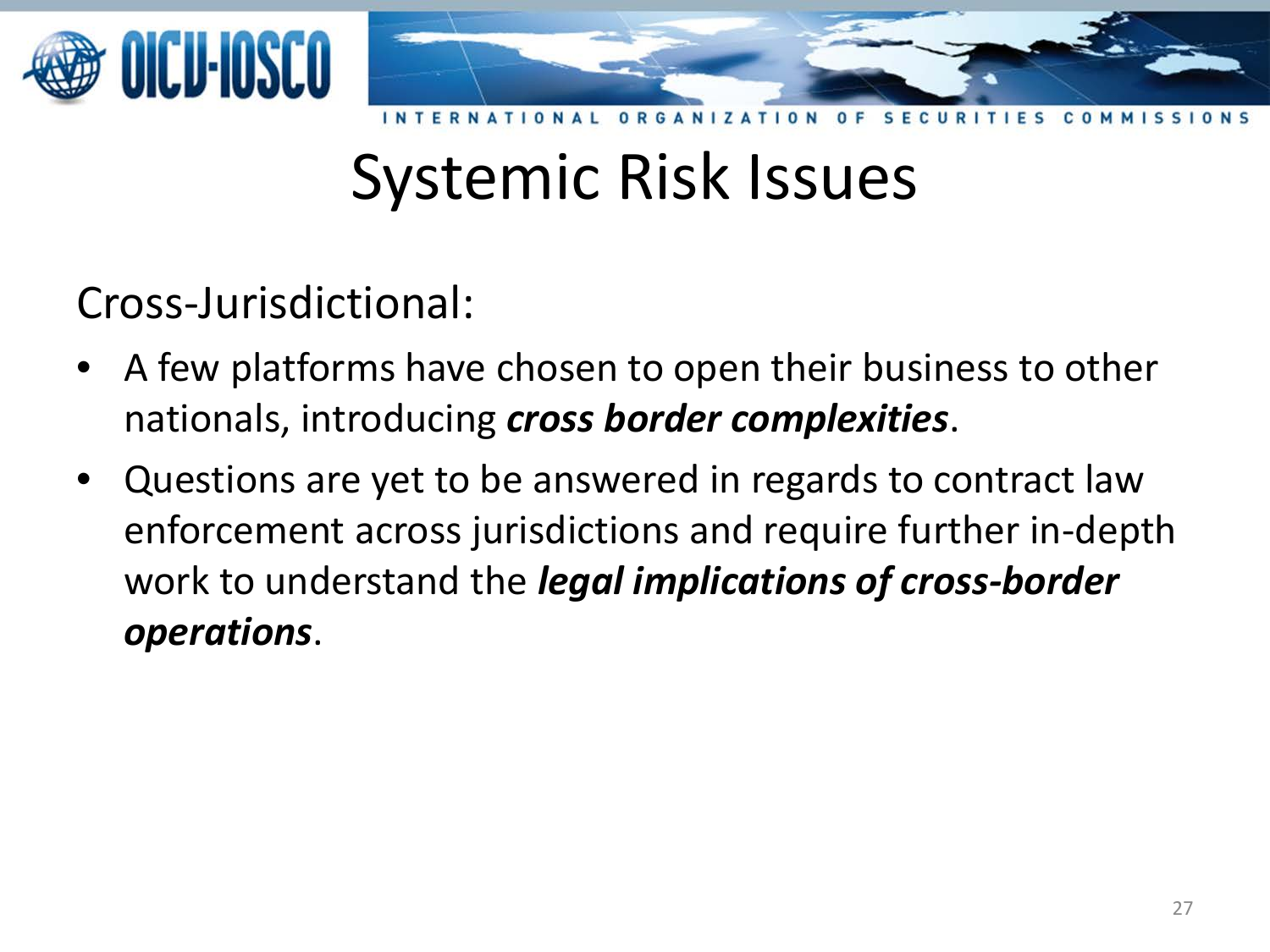

#### Systemic Risk Issues

#### Interconnectedness :

- There have been recent examples of the *securitisation of peer-to-peer unsecured loans*.
- This opens the market to new investment, but also opens the rest of the financial market to exposure to packaged loans which are predominately unsecured in nature.
- There have also been examples of banks lending through these sites to borrowers they would be unable to lend to otherwise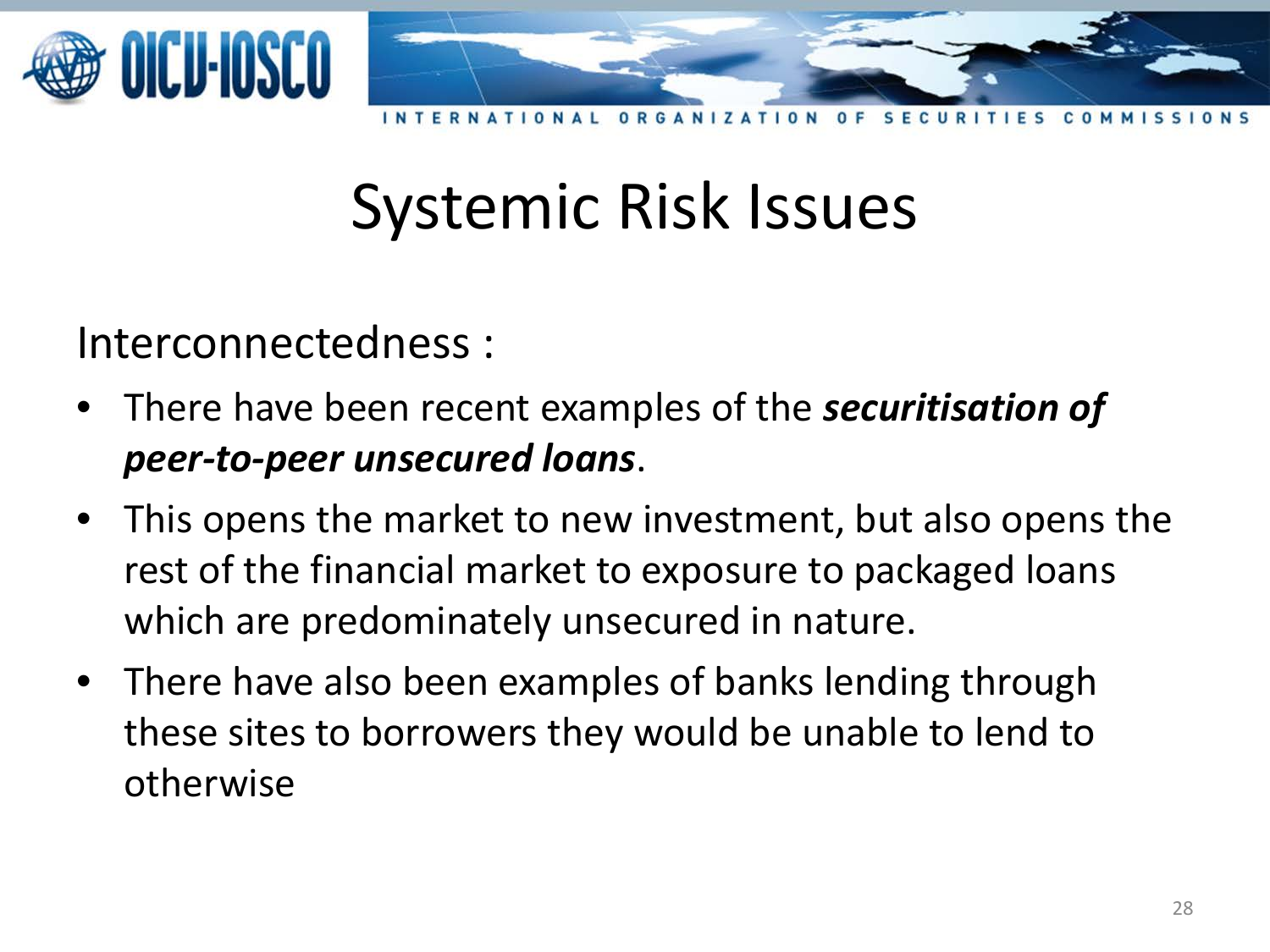

- 1. Introduction
- 2. Nature of FR crowd-funding
- 3. Regulatory regimes
- 4. Role in market based finance
- 5. Systemic risk issues
- 6. Investor protection issues
- 7. Conclusions and next steps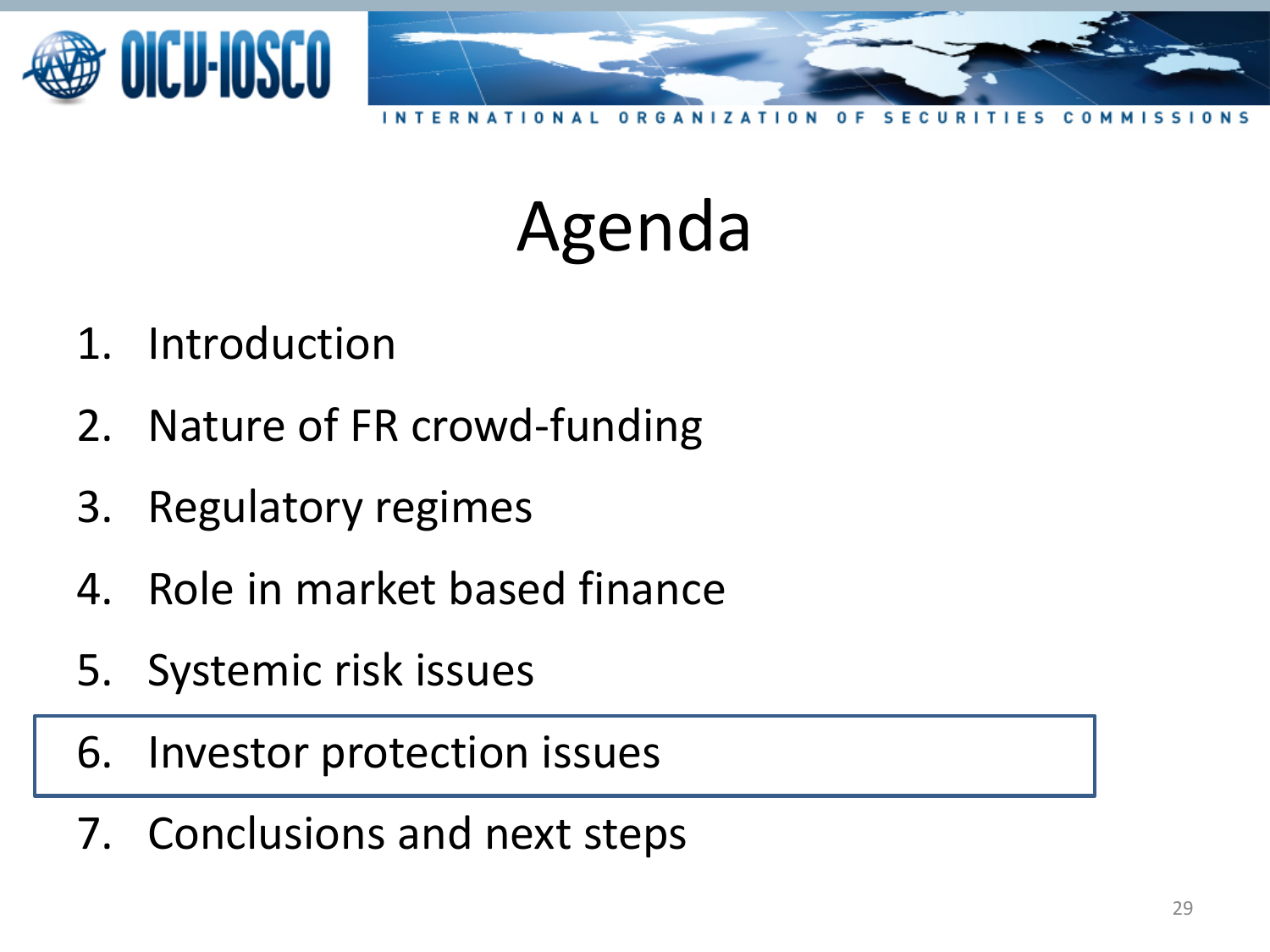

#### Investor Protection Issues

- Risk of default
	- In equity crowd-funding the risk of default/investment failure is estimated to be around 50%. In peer-to-peer lending there has been a concerted effort by the industry to reduce default rates, though the *actual rate of default is still unknown* for some platforms.
- Risk of fraud
	- This is compounded in both peer-to-peer lending and equity crowdfunding by the anonymity created by the online aspect of these industries.
- Institutional risk
	- There has already been a case of a peer-to-peer lending *platform closing* leaving no data on contracts behind and resulting in 100% investment loss.
- Lack of disclosure of risks and real return rates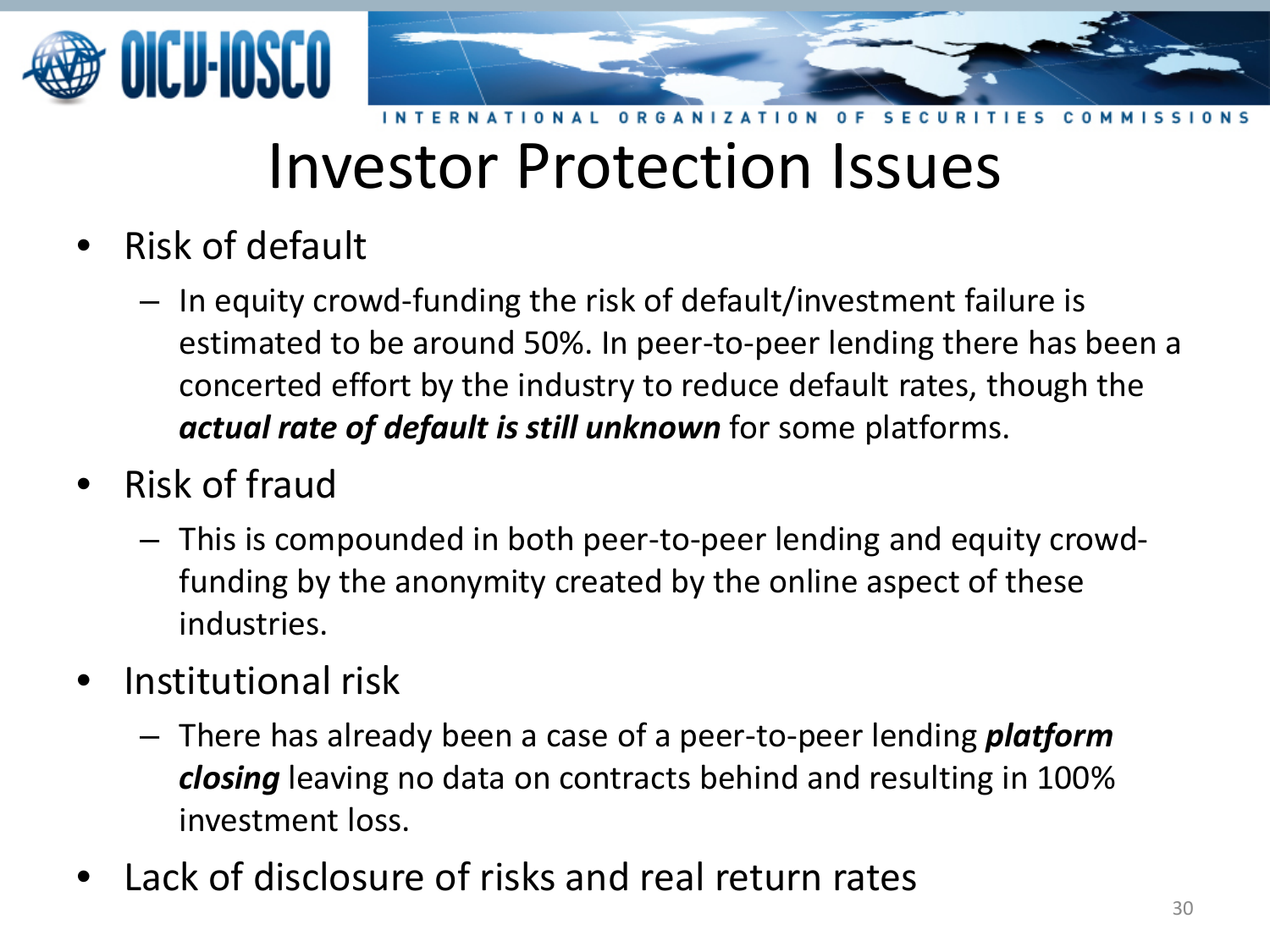

n

## Systemic Risk Issues

#### Liquidity:

- There is a *lack of liquidity* in peer-to-peer lending, with relatively few platforms providing a *secondary market* on which to sell loan portfolios.
- Equity crowd-funding has even less liquidity as there is *no secondary market for shares* in start-ups due to the inability to accurately judge the value of the equity shares.
- This is a *problem for investors*, especially retail investors who may not be experienced in investing in illiquid shares or have the collateral to absorb losses in the event of default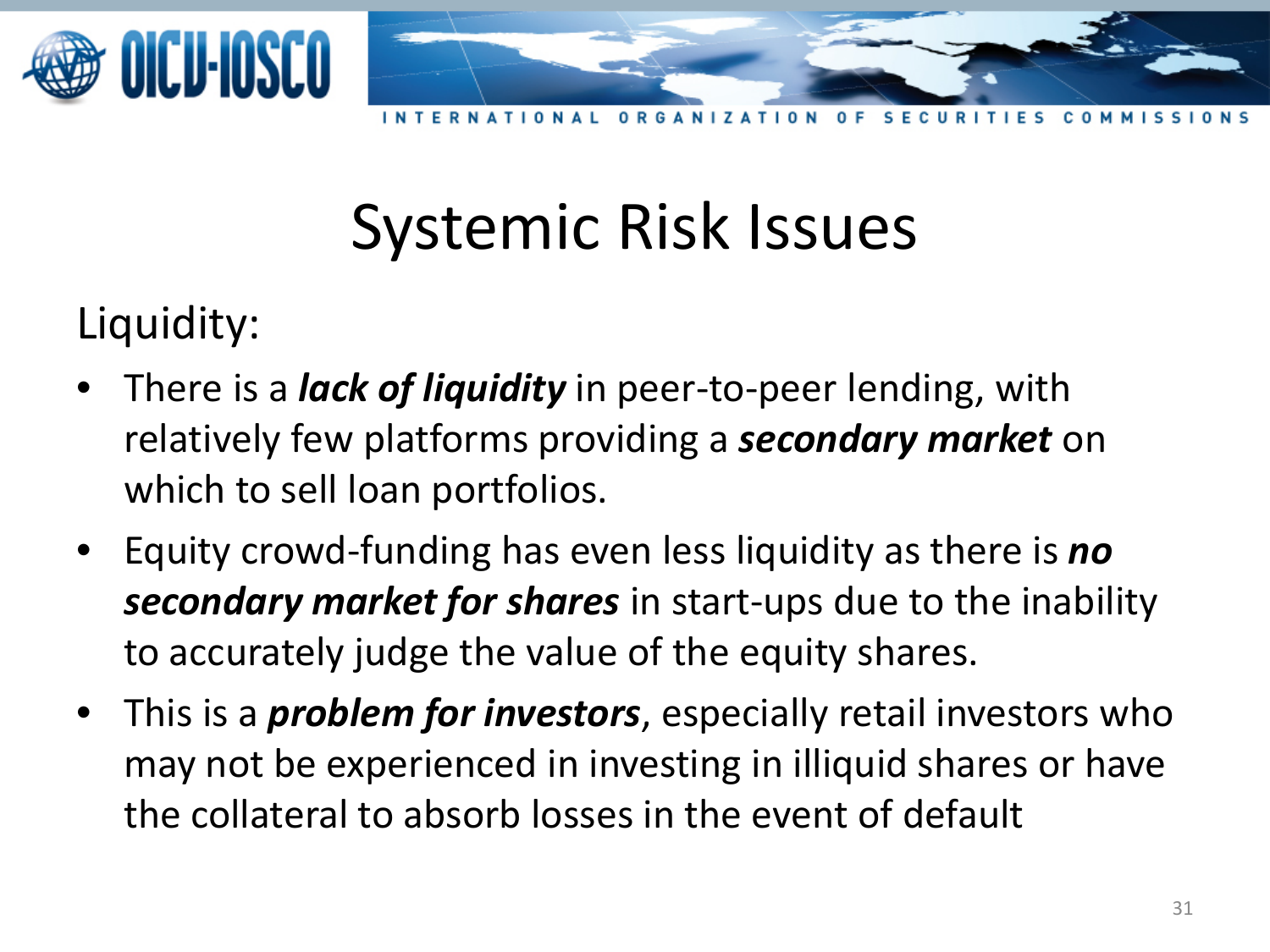

- 1. Introduction
- 2. Nature of FR crowd-funding
- 3. Regulatory regimes
- 4. Role in market based finance
- 5. Systemic risk issues
- 6. Investor protection issues
- 7. Conclusions and next steps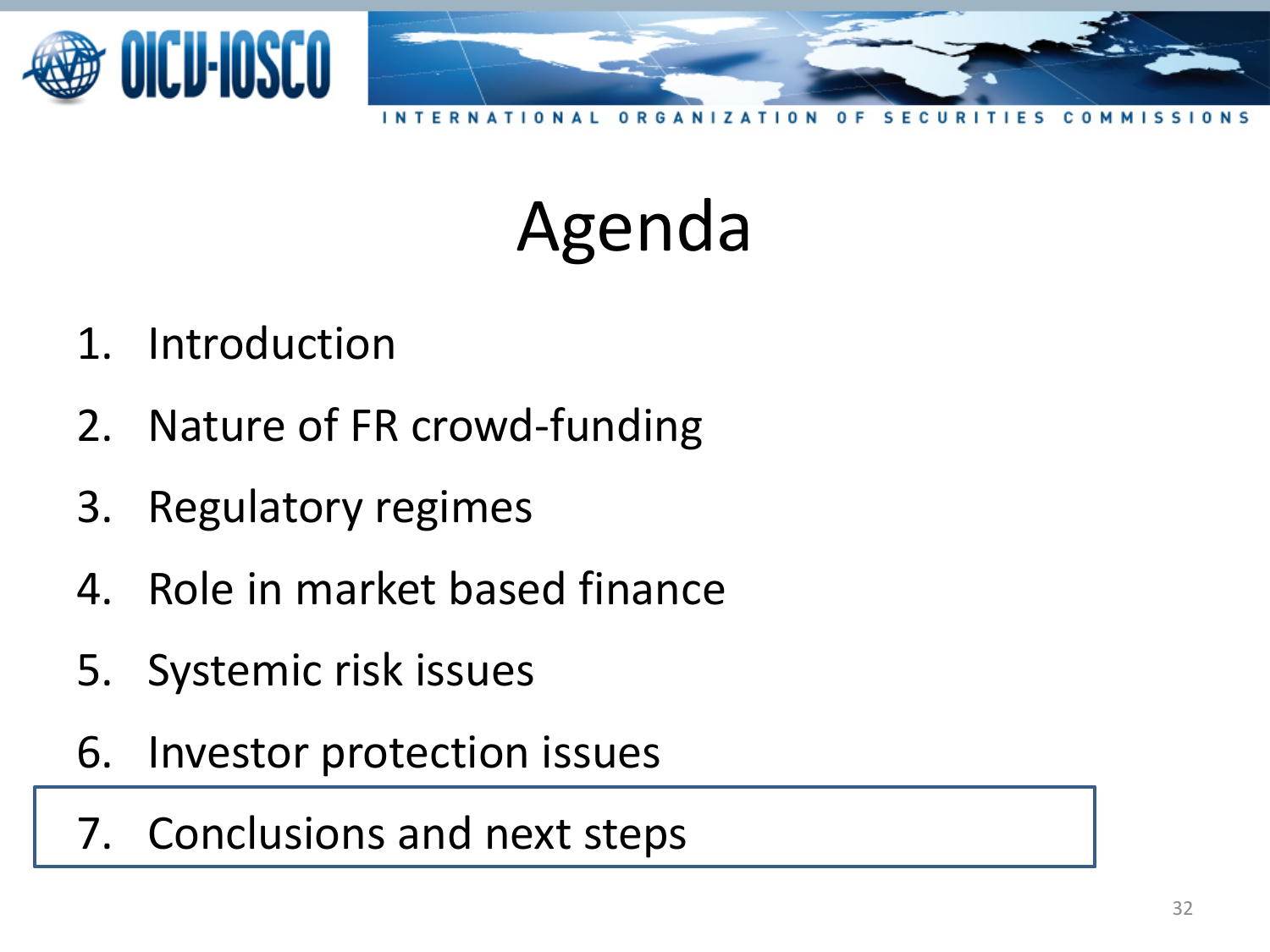

### Conclusions and Next Steps

Conclusions:

- FR crowd-funding is *small but grows fast*
- Regulatory regimes vary but *regulators comprise of comprehensive toolset* based on IOSCO Principles
- It is a *growing alternative for small businesses*
- It does *not currently constitute a systemic risk*
- There are *investor protection issues*